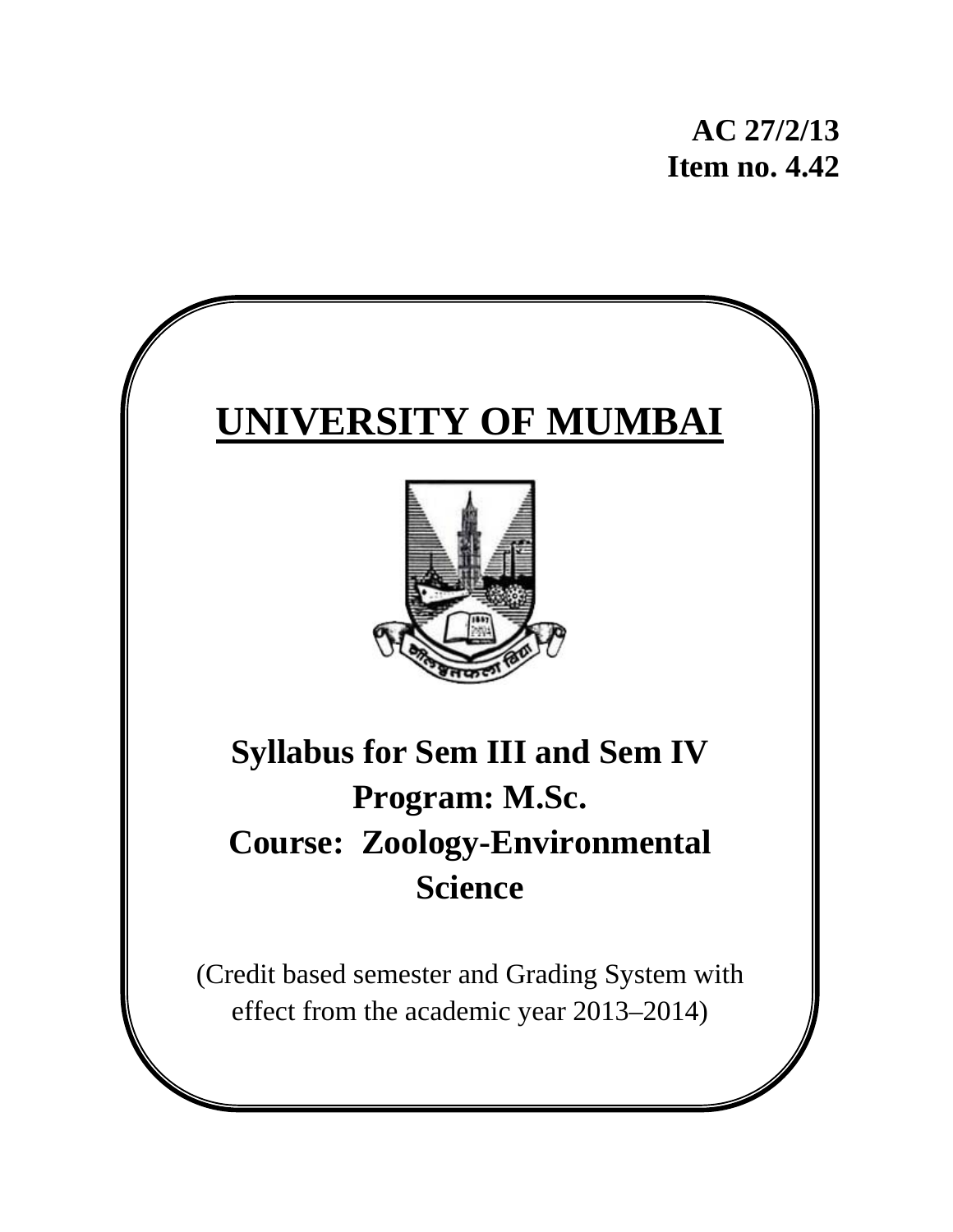#### **UNIVERSITY OF MUMBAI M.Sc. in Zoology: SEMESTER III and IV**

Credit Based Semester and Grading System to be implemented from the Academic Year 2013-2014.

#### **PREAMBLE**

BOS in Zoology during its meeting constituted a pyramid committee, to revise the syllabi in Zoology, with Dr. M. K. Pejaver as the Chairperson and Senior Teachers from affiliated Colleges as Jt. Chairperson, one each for UG and PG programmes. The class-wise syllabus committees were constituted in accordance with inclusive policy of the BOS with an aim to provide faculty at large hands on training and exposure to work on syllabus committees which will go a long way in taking our subject ahead in future when these experienced staff members would shape the subject after a decade. With the introduction of Credit Based Semester and Grading System and continuous evaluation consisting of components of internal assessment and external assessment by the esteemed University, the syllabus in Zoology was revised for M.Sc. Sem I and II to be implemented with effect from 2012‐13, after approval by concerned authorities of the University.

Vide University Circular No. APD/Misc.‐01/407/of 2011 dated 12/12/2011, contents of letter from K. P. Singh, Joint Secretary, UGC No. D.O.F1‐1/2009‐(CPP‐II) dated 29/11/2011 were notified to the faculty in Zoology. As per the letter an expert committee was constituted by the UGC to look into the issue of discontinuation of dissection of live animals in the laboratory experiments in Zoology/ Life Sciences at UG and PG levels. The guidelines prepared by the expert committee and approved by UGC were notified with a viewpoint to ensure compliance of the guidelines.

A special meeting of Heads of Zoology Departments of all the Colleges affiliated to the University was convened on 17<sup>th</sup> August 2012 for deliberation on recommendation of expert committee appointed by the UGC regarding the discontinuation of dissection of live animals in laboratory experiments in Zoology / Life Sciences at UG and PG level.

In accordance with the deliberations in the above meeting, draft syllabus for M.Sc. SEMESTER‐III and IV in Zoology, suitably revised, to be implemented in the Credit Based Semester and Grading System was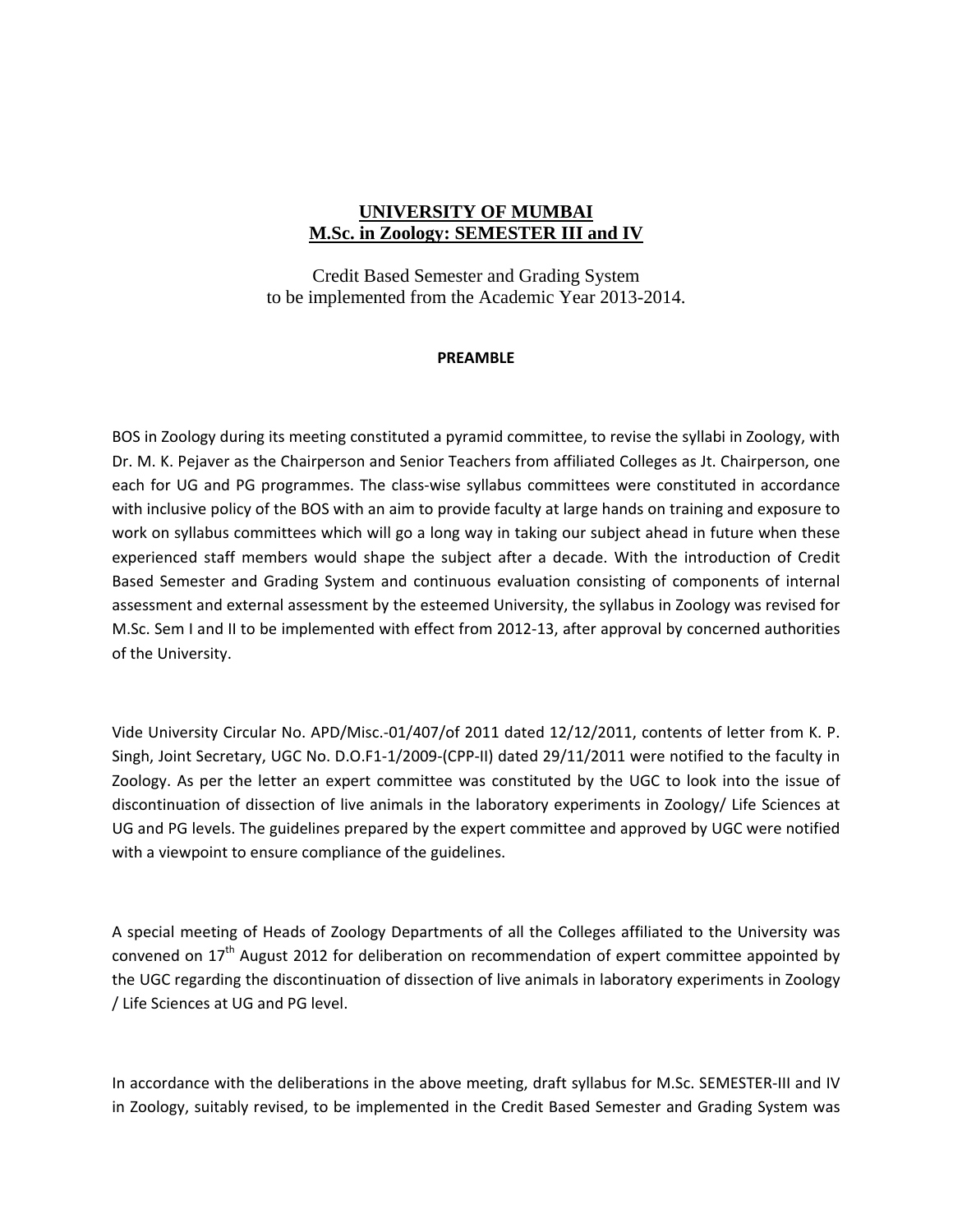prepared by the committee under the guidance of pyramid committee. The draft was circulated among the heads and senior teachers of the Department of Zoology of various colleges for approval and suggestions.

In meeting of the BOS geld on 12<sup>th</sup> December, the draft was approved and it was resolved to implement the revised syllabus of Zoology at M.Sc. SEMESTER‐III and IV and make it effective from the Academic Year 2013‐2014 after approval from concerned authorities of the University.

Chairman

Board of Studies in Zoology

University of Mumbai.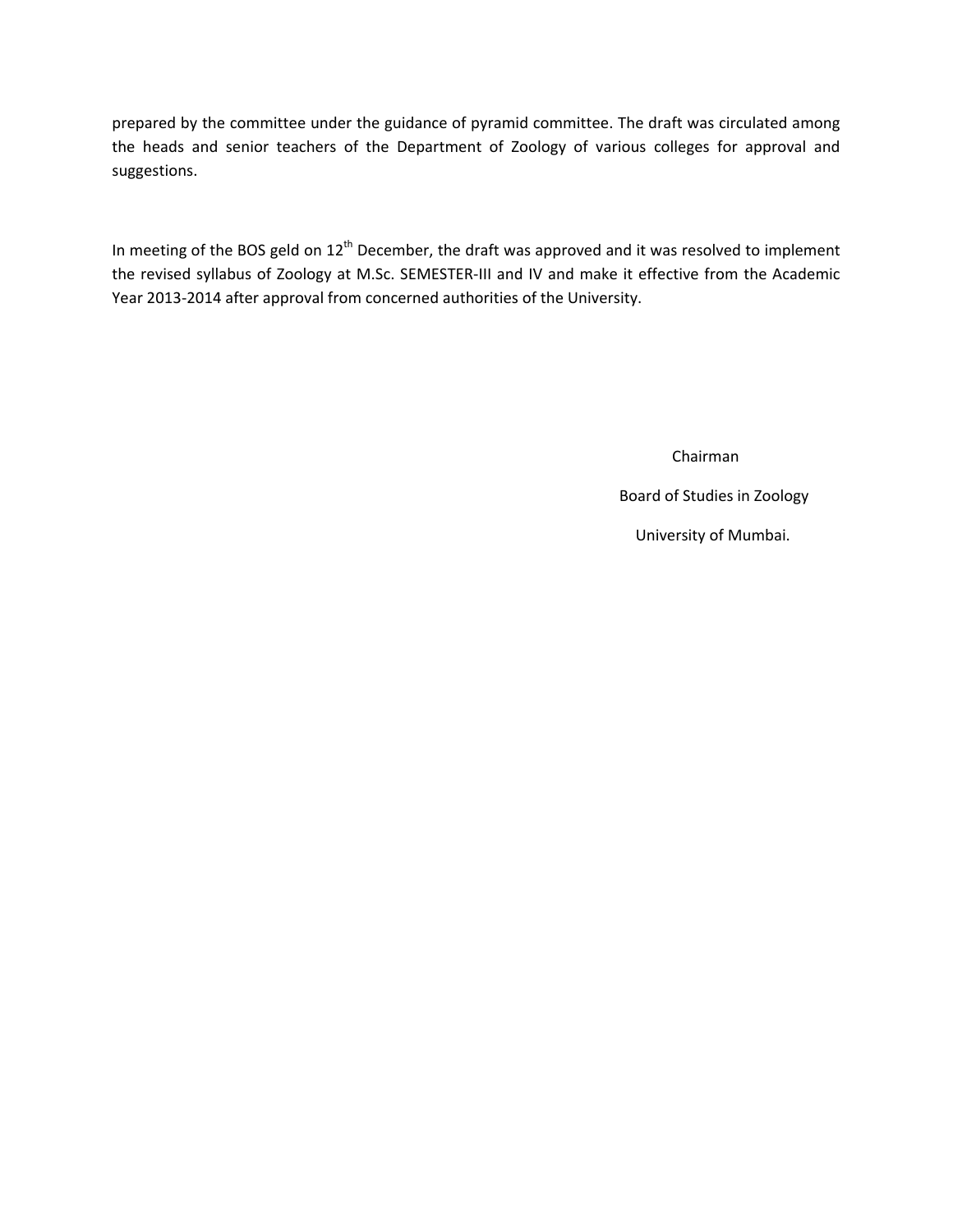## M.Sc. **Zoology Biotechnology and Environmental Science**

Credit Based and Grading System. To Be Implemented from the Academic Year 2013-2014.

|            |              | əemester -111<br><b>Theory</b>                                                                               |                |              |
|------------|--------------|--------------------------------------------------------------------------------------------------------------|----------------|--------------|
|            |              |                                                                                                              |                |              |
| Course     | Unit         | <b>TOPIC</b>                                                                                                 | Credits        | $L /$ Week   |
| PSZOBT301  | $\mathbf I$  | The implications of recombinant DNA<br>technology of commercial products and<br>microbial synthesis          |                | 1            |
|            | $\mathbf{I}$ | Large scale culture & production from<br>recombinant microorganisms & genetically<br>engineered animal cells | 4              | 1            |
|            | III          | <b>Medical Biotechnology</b>                                                                                 |                | $\mathbf{1}$ |
|            | IV           | <b>Environmental Biotechnology I</b>                                                                         |                | 1            |
| PSZOBT302  | $\mathbf I$  | Genome management and analysis                                                                               |                | 1            |
|            | $\mathbf{I}$ | Manipulation of gene expression in<br>prokaryotes                                                            | $\overline{4}$ | 1            |
|            | III          | <b>Bioinformatics</b>                                                                                        |                | 1            |
|            | IV           | Animal biotechnology and Human therapies                                                                     |                | $\mathbf{1}$ |
| PSZOEVS303 | $\mathbf{I}$ | Introduction to Environmental Science                                                                        |                | $\mathbf{1}$ |
|            | $\mathbf{I}$ | <b>Environmental Chemistry I</b>                                                                             | $\overline{4}$ | $\mathbf{1}$ |
|            | III          | <b>Environmental Physics I</b>                                                                               |                | $\mathbf{1}$ |
|            | IV           | <b>Environmental Microbiology I</b>                                                                          |                | $\mathbf{1}$ |
| PSZOEVS304 | $\mathbf I$  | <b>Natural Resources</b>                                                                                     | $\overline{4}$ | $\mathbf{1}$ |
|            | $\mathbf{I}$ | <b>Water Resource I</b>                                                                                      |                | 1            |

## **Semester -III**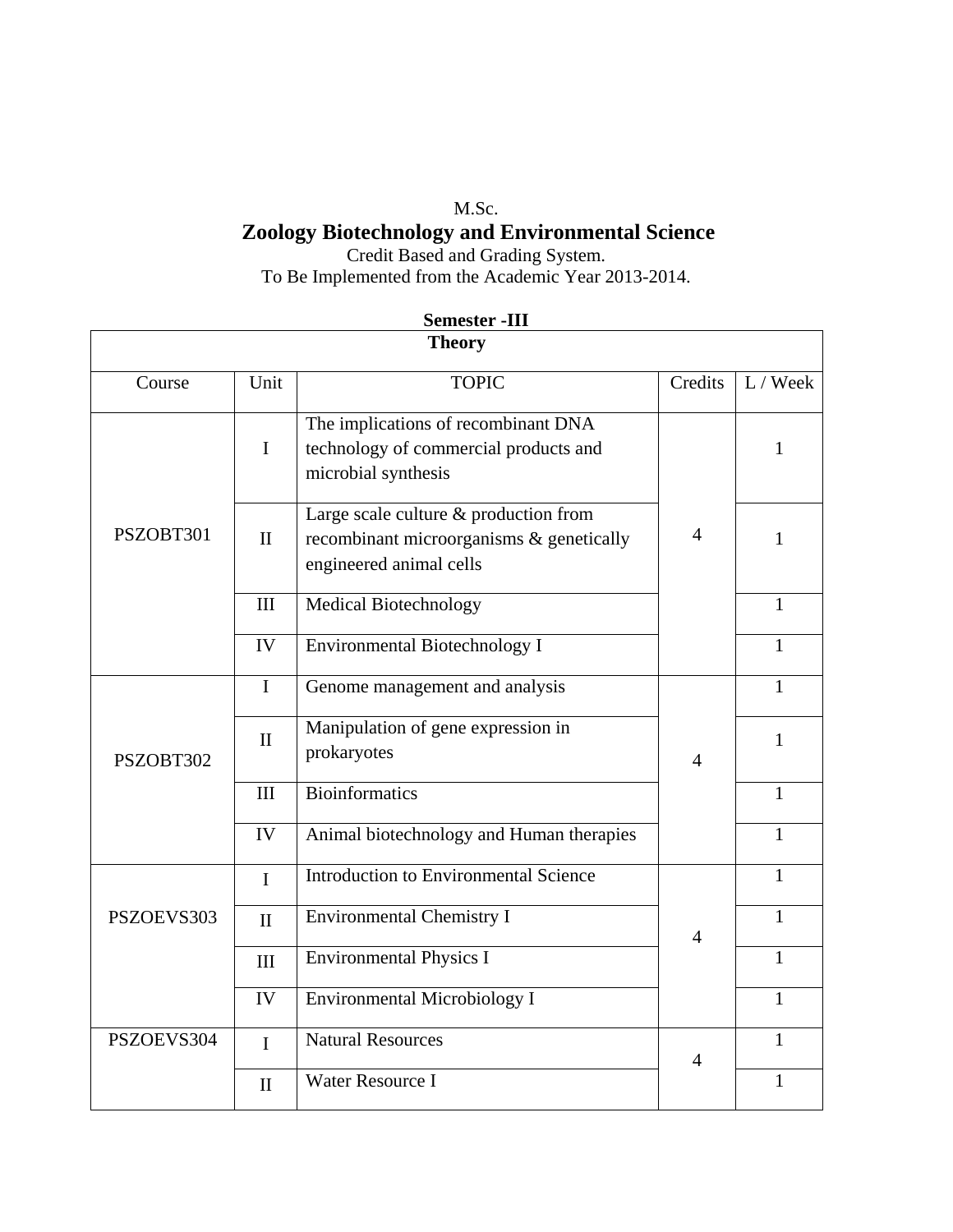|       | III | Air pollution                  |     |  |
|-------|-----|--------------------------------|-----|--|
|       | IV  | <b>Environmental Economics</b> |     |  |
| Total |     |                                | l O |  |

## **Practicals**

| PSZOBT3P1          | Practicals based on PSZOBT301  |                             |    |
|--------------------|--------------------------------|-----------------------------|----|
| PSZOBT3P2          | Practicals based on PSZOBT302  | $\mathcal{D}_{\mathcal{A}}$ |    |
| PSZOEVS3P3         | Practicals based on PSZOEVS303 | ∍                           |    |
| PSZOEVS3P4         | Practicals based on PSZOEVS304 | $\mathcal{D}$               |    |
| Total              |                                | 8                           | 16 |
| <b>Grand Total</b> |                                | 24                          | 32 |

## **Semester –IV**

| <b>Theory</b> |              |                                       |         |          |  |
|---------------|--------------|---------------------------------------|---------|----------|--|
| Course        | Unit         | <b>TOPIC</b>                          | Credits | L / Week |  |
| PSZOBT401     |              | Microbial synthesis of commercial     |         |          |  |
|               |              | products                              |         |          |  |
|               | $\mathbf{I}$ | Large scale culture & production for  |         |          |  |
|               |              | industrial biotechnology              |         |          |  |
|               | Ш            | <b>Agricultural Biotechnology</b>     |         |          |  |
|               | IV           | <b>Environmental Biotechnology II</b> |         |          |  |
| PSZOBT402     |              | Genome management                     |         |          |  |
|               | $\mathbf{I}$ | Manipulation of gene expression in    |         |          |  |
|               |              | eukaryotes                            | 4       |          |  |
|               | Ш            | The human genome project              |         |          |  |
|               | IV           | Regulations and patents in            |         |          |  |
|               |              | biotechnology                         |         |          |  |
| PSZOEVS403    |              | Ecosystem & Biodiversity              |         |          |  |
|               |              |                                       | 4       |          |  |
|               | $\mathbf{I}$ | <b>Environmental Chemistry II</b>     |         |          |  |
|               |              |                                       |         |          |  |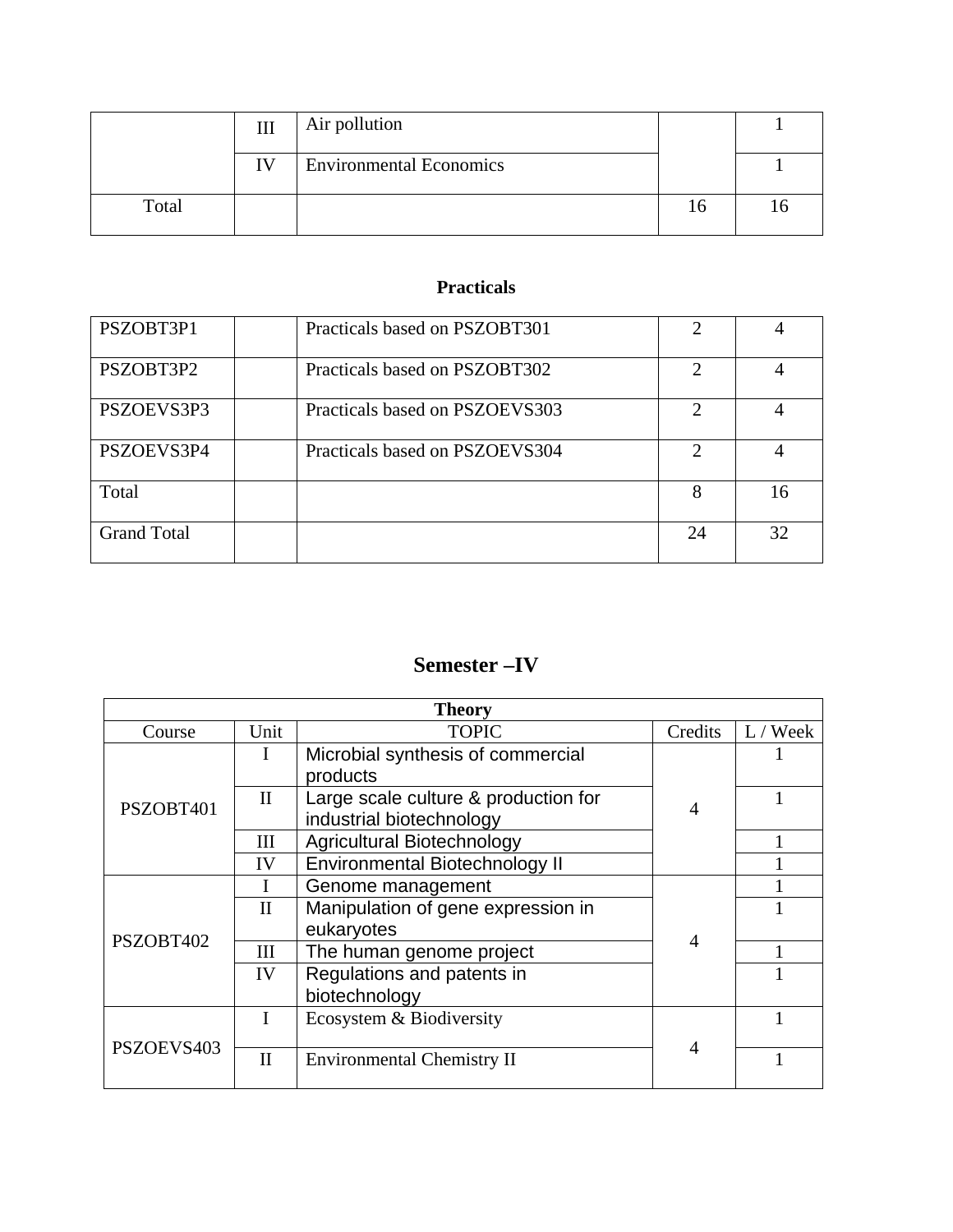|                    | III          | <b>Environmental Physics II</b>       |                |    |  |
|--------------------|--------------|---------------------------------------|----------------|----|--|
|                    | IV           | <b>Environmental Microbiology II</b>  |                | 1  |  |
| PSZOEVS404         | $\mathbf I$  | <b>Natural Resources II</b>           |                | 1  |  |
|                    | $\mathbf{I}$ | Water Resource II                     |                |    |  |
|                    | III          | <b>Solid Wastes Pollution</b>         | $\overline{4}$ |    |  |
|                    | IV           | Environmental Education & Legislation |                | 1  |  |
|                    |              |                                       | 16             | 16 |  |
| <b>Practicals</b>  |              |                                       |                |    |  |
| PSZOBT4P1          |              | Practicals based on PSZOBT4P1         | $\overline{2}$ | 4  |  |
| PSZOBT4P2          |              | Practicals based on PSZOBT4P2         | $\overline{2}$ | 4  |  |
| PSZOEVS4P3         |              | Practicals based on PSZOEVS4P3        | $\overline{2}$ | 4  |  |
| PSZOEVS4P4         |              | Practicals based on PSZOEVS4P4        | 2              | 4  |  |
| <b>Total</b>       |              |                                       | 8              | 16 |  |
| <b>Grand Total</b> |              |                                       | 24             | 32 |  |

## **M. Sc.**

## **SEMESTER III**

## **Zoology – Biotechnology Environmental Science**

## **THEORY**

#### **PSZOBT301: Basics of Industrial & Environmental Biotechnology I**

## **Unit I: The implications of recombinant DNA technology of commercial products and microbial synthesis 15**

- 1.1. The implications of recombinant DNA technology
	- 1.1.1 **\***General account on applications of biotechnology
	- 1.1.2 **\***Commercialization of biotechnology & biotech companies
	- 1.1.3 Prospects of novel food technology
	- 1.1.4 Economics of microbial biotechnology
	- 1.1.5 Areas of significant public concern: Antibiotic resistance marker gene, transfer of allergies, pollen transfer from GM plants, social, moral & ethical issues associated with GMOs.
- 1.2 Amino acids & their commercial use production strain, process of L-glutamate, L-aspartate, L-phenylalanine, L-tryptophan.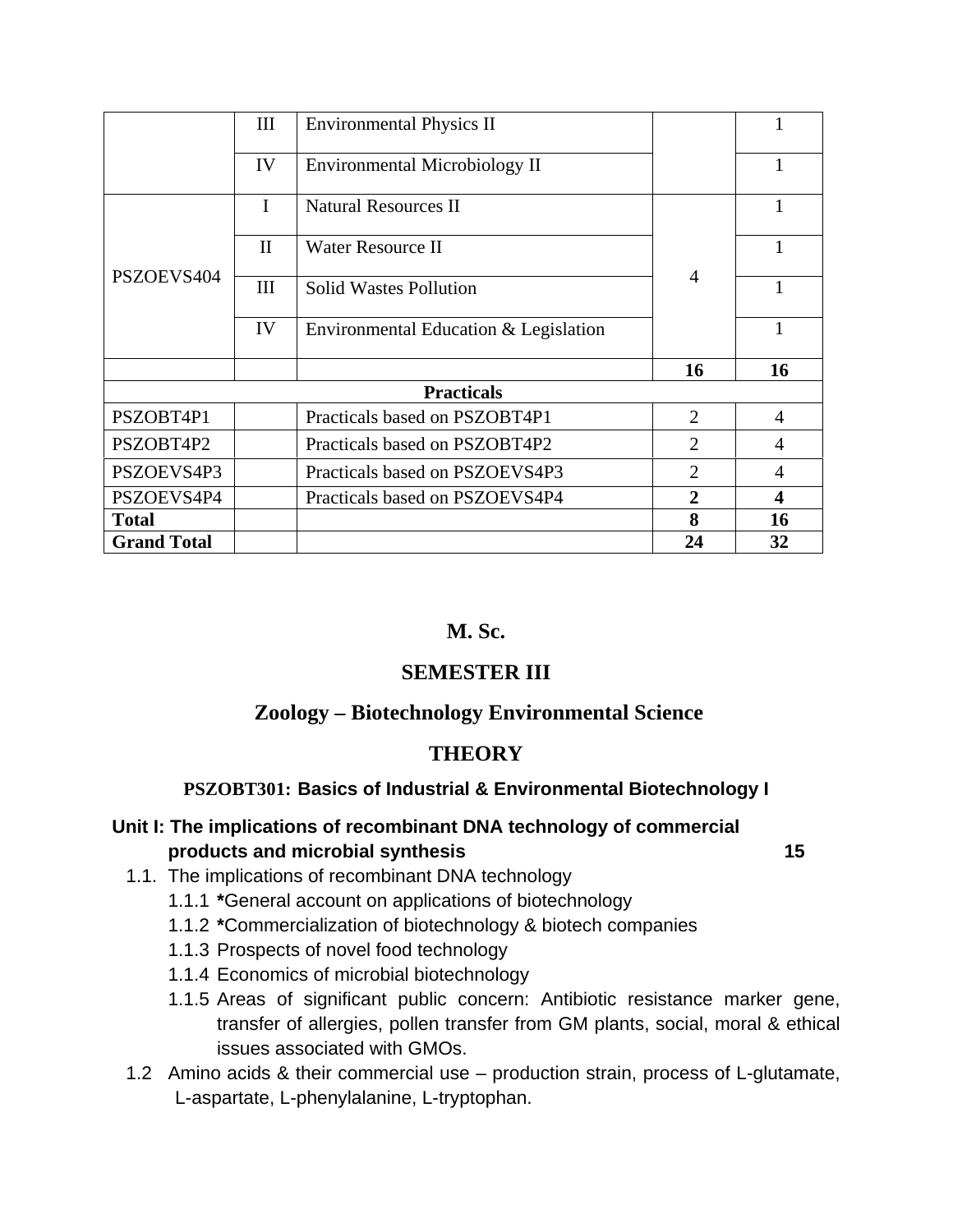## **Unit II: Large scale culture & production from recombinant microorganisms 15 & genetically engineered animal cells**

- 2.1. Large scale culture & production from recombinant microorganisms:
	- 2.1.1 Batch fermentation
	- 2.1.2 Fed batch fermentation
	- 2.1.3Continuous fermentation
	- 2.1.4 **\***Maximizing the efficiency of fermentation process
	- 2.1.5 Harvesting, disrupting & downstream processing
- 2.2. Large scale culture & production from genetically engineered animal cell cultures:
	- 2.2.1Design of bioreactors for large scale animal cell culture-Batch, Fed batch
	- 2.2.2 Mammalian cell lines & their characteristics
	- 2.2.3 Media for the cultivation of mammalian cells
	- 2.2.4 **\***Commercial products produced with mammalian cell culture

#### **Unit III: Medical Biotechnology 15 and 15 and 16 and 16 and 16 and 16 and 16 and 16 and 16 and 16 and 16 and 16 and 16 and 16 and 16 and 16 and 16 and 16 and 16 and 16 and 16 and 16 and 16 and 16 and 16 and 16 and 16 and**

- 3.1. Sub-unit vaccines
	- 3.1.1 **\***Sub-unit Vaccine production against viruses-Herpes simplex, Bovine foot & mouth disease virus
	- 3.1.2 Peptide vaccines-synthetic drugs (engineered proteins)
	- 3.1.3 Genetic immunization-DNA vaccines, Antisense DNA, Therapeutic ribozymes
	- 3.1.4 **\***Live recombinant vaccines
	- 3.1.5 **\***Attenuated vaccines against Cholera, Salmonella sp.
	- 3.1.6 Vector vaccines-Vaccine directed against viruses-
	- Rabies virus G-protein, Hepatitis B surface antigen
	- 3.1.7 Anti-idiotypic vaccine for cancer treatment
- 3.2. Monoclonal antibodies (mAbs) & therapeutic applications:
	- 3.2.1 mAbs for prevention of rejection of transplanted organs
	- 3.2.2 Treatment of bacterial blood infection
	- 3.2.3 Human monoclonal antibodies
	- 3.2.4 Hybrid human-mouse monoclonal antibodies
	- 3.2.5 HIV therapeutic agents
	- 3.2.6 Anti-tumour antibodies

#### **Unit IV: Environmental Biotechnology I 15 and 15 and 15 and 15 and 15 and 15 and 15 and 15 and 15 and 15 and 15 and 16 and 16 and 16 and 16 and 16 and 16 and 16 and 16 and 16 and 16 and 16 and 16 and 16 and 16 and 16 and**

- 4.1. Biomass utilization
	- 4.1.1 Microorganisms in lignocellulose degradation
	- 4.1.2 Isolation of prokaryotic & eukaryotic cellulase gene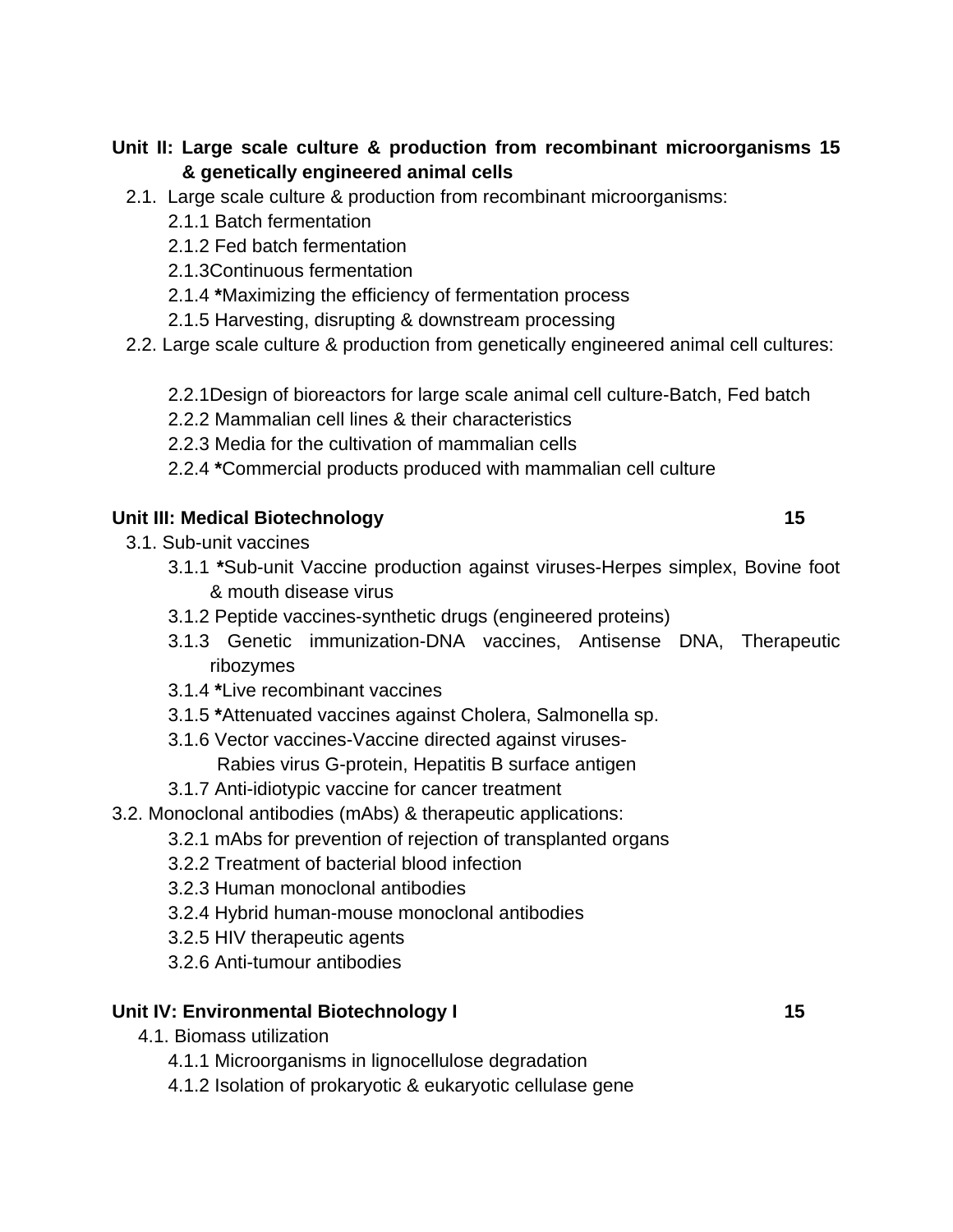- 4.1.3 Manipulation of cellulase gene
- 4.1.4 Production of single cell proteins by using biomass as raw material
- 4.1.5 Commercial production of fructose and alcohol from biomass
- 4.1.6 Improvements of fructose and alcohol production
- 4.1.7 Fuel ethanol from biomass
- 4.2. Bioremediation of xenobiotic compounds
	- 4.2.1 Characteristics of xenobiotics in the environment
	- 4.2.2 Characteristics of aerobic microorganisms for degradation of organic pollutants
	- 4.2.3 Genetic engineering of biodegradative pathways- Manipulation by transfer of plasmid, manipulation by gene alteration
	- 4.2.4**\***Degradation of xenobiotic compounds-petroleum products, n-alkanes, alkenes, cycloaliphatic compounds, aromatic hydrocarbons, polyaromatic hydrocarbons, chlorinated organic compounds (aliphatic & aromatic)

## **\*marked topics are to be taken for seminar**

## **PSZOBT302**

## **PSZOBT302: GENETIC ENGINEERING TECHNIQUES AND ITS APPLICATONS**

## Unit I: Genome management and analysis **15 15**

## **1.1 The Basic tools of genetic engineering**

- 1.1.1 Chemical Synthesis of DNA-Oligonucleotide synthesis by Phosphoramidite method, Synthesis of genes
- 1.1.2 **\***DNA Sequencing -- Maxam-Gilbert method, Sanger's dideoxynucleotide method, By using bacteriophage M13 By Primer walking
- 1.1.3 Polymerase chain reaction and its advantages

## **1.2 Cloning Vectors**

- 1.2.1 **\***General purpose plasmid vectors (pUC19, pBR322)(Bacterial Vectors)
- 1.2.2 Bacteriophage and cosmid vectors
- 1.2.3 Yeast artificial chromosomes (YACs)

## **1.3 Analysis of genome/proteome**

1.3.1 DNA fingerprinting/physical mapping/pulsed field gel electrophoresis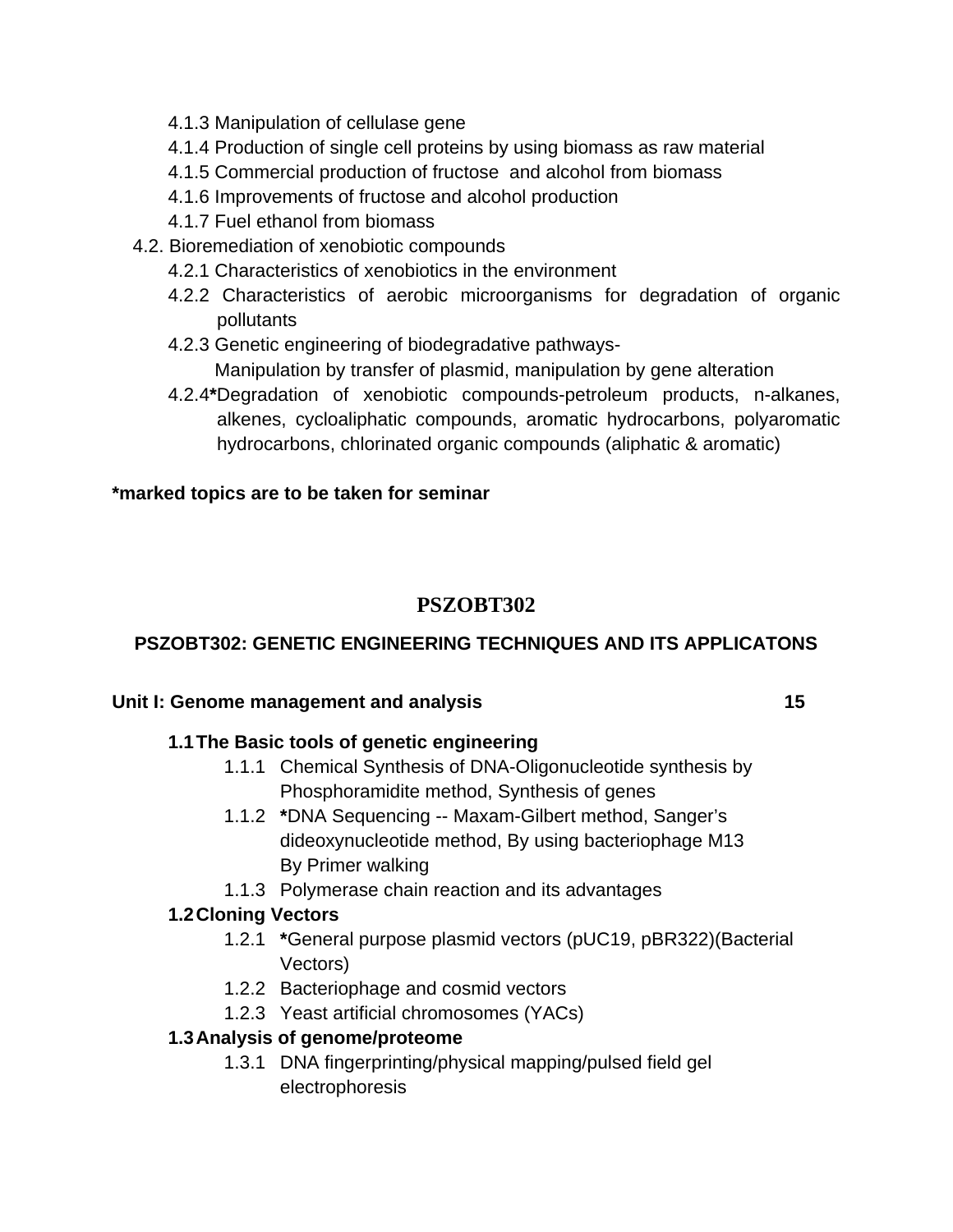- 1.3.2 Analysis of the proteome
- 1.3.3 Analysis of mRNA transcripts

#### **Unit II: Manipulation of gene expression in prokaryotes 15**

#### **2.1 Promoters of gene expression in prokaryotes**

- 2.1.1 Prokaryotic gene expression
- 2.1.2 Isolation of functional promoters
- 2.1.3 Promoter selection with E.coli plasmid pBR316
- 2.1.4 **\***Promoter selection with plasmid pKO1
- 2.1.5 Gene expression from strong and regulatable promoters

## **2.2 Expression of cloned genes in prokaryotes**

- 2.2.1 Increasing protein production and secretion
- 2.2.2 **\***Inclusion bodies and fusion proteins
- 2.2.3 Unidirectional tandem gene arrays
- 2.2.4 Translation expression vectors
- 2.2.5 Increasing protein stability

#### **Unit III: Bioinformatics 15 and 15 and 16 and 16 and 16 and 16 and 16 and 16 and 16 and 16 and 16 and 16 and 16 and 16 and 16 and 16 and 16 and 16 and 16 and 16 and 16 and 16 and 16 and 16 and 16 and 16 and 16 and 16 and**

- 3.1 Uses and application of computers in biological sciences
- 3.2 **\***DNA profiling: cDNA and EST's (expressed sequence tags)
- 3.3 Basic research with DNA microarrays and its application in healthcare.
- 3.4 Biomedical genome research and pharmaco genomics
- 3.5 **\***Random amplified polymorphic DNA (RAPD)
- 3.6 Human genomic variation-SNP's (single nucleotide polymorphisms,SNP's and disease; QTL (quantitative trait loci) and its relation to SNP's
- 3.7 Satellite DNA and its types

#### **Unit IV: Animal biotechnology and Human therapies 15 4.1 Animal Biotechnology**

- 4.1.1 **\***Transgenic animals and their applications: Mice as model system for human diseases and as test case model,Cows, pigs, sheep, goats as biopharmaceuticals Transgenic insects and birds
- 4.1.2 Recombinant DNA technology to prevent animal diseases
- 4.1.3 Conservation biology-Embryo transfer
- 4.1.4 Regulation of transgenic animals and patenting genetically engineered animals
- **4.2 Human therapies**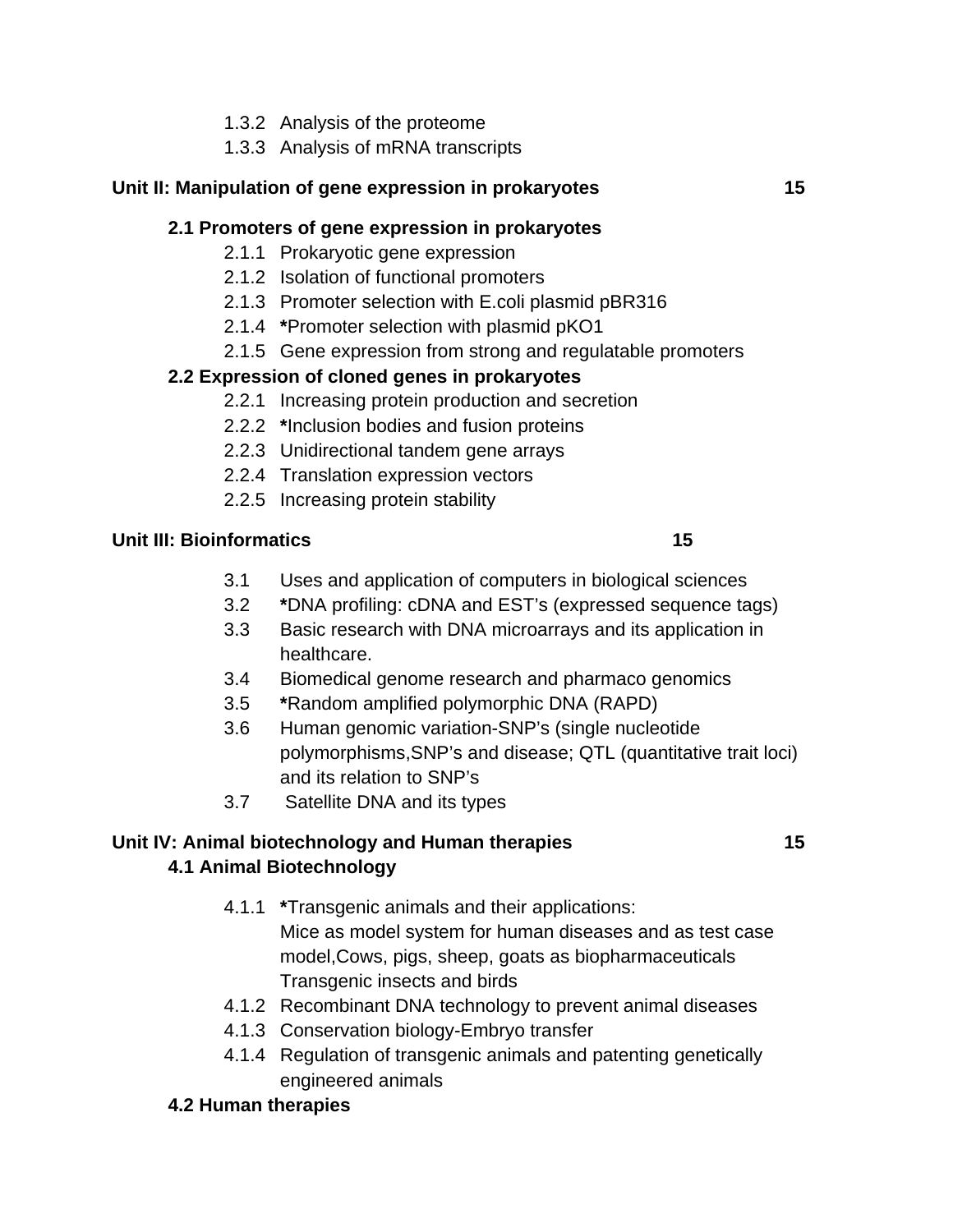- 4.2.1 Tissue engineering: Skin, liver, pancreas
- 4.2.2 **\***Xenotransplantation
- 4.2.3 Antibody engineering
- 4.2.4 Cell adhesion based therapies: Integrins, Inflammation, Cancer and metastasis
- 4.2.5 Targeted gene replacement for correcting a mutated gene
- 4.2.6 Site directed mutagenesis

#### **\*marked topics are to be taken for seminar**

#### **USZOEVS303: CONCEPTS IN ENVIRONMENTAL SCIENCE I**

#### **Unit I Introduction to Environmental Science 15**

- 1.1 \*Ecosphere & Biosphere
- 1.2 Lithosphere Physico-chemical characteristics; Weathering & Soil Formation: Types of Soil; Soil Profile, Geomorphological processes.
- 1.3 Atmosphere Physico-chemical characteristics; Division, composition & significance of components.
- 1.4 Hydrosphere Physico-chemical characteristics, Range of aquatic habitats, comparison aquatic and terrestrial habitats.
- 1.5 \*Interrelationship between the divisions of Ecosphere.

#### **Unit-II Environmental Chemistry I 15**

- 2.1 Laws of thermodynamics Thermodynamic systems; Free energy and changes in free energy; \*application of thermodynamic principals to life.
- 2.2 Concept of chemical equilibrium; colloidal chemistry; absorption and catalysis; Electrochemistry.
- 2.3 Chemical and photochemical reactions in atmosphere.

#### **Unit-III: Environmental Physics I** 15

- 3.1 Radiation Introduction and types; Physical and Biological half life; Radioactivity & measurement.
- 3.2 Absorption of Radiation & units of dose.
- 3.3 Nuclear power generation & hazards associated with nuclear fuel
- 3.4 \*Radiations as a tool in biological & environmental investigations.

#### **Unit-IV: Environmental Microbiology I** 15

- 4.1 Prokaryotes Major taxonomic groups, microbial nutrition Physiological adaptations
- 4.2 \*Symbiotic microbes and their significance
- 4.3 Microbial growth Environmental parameters influencing growth &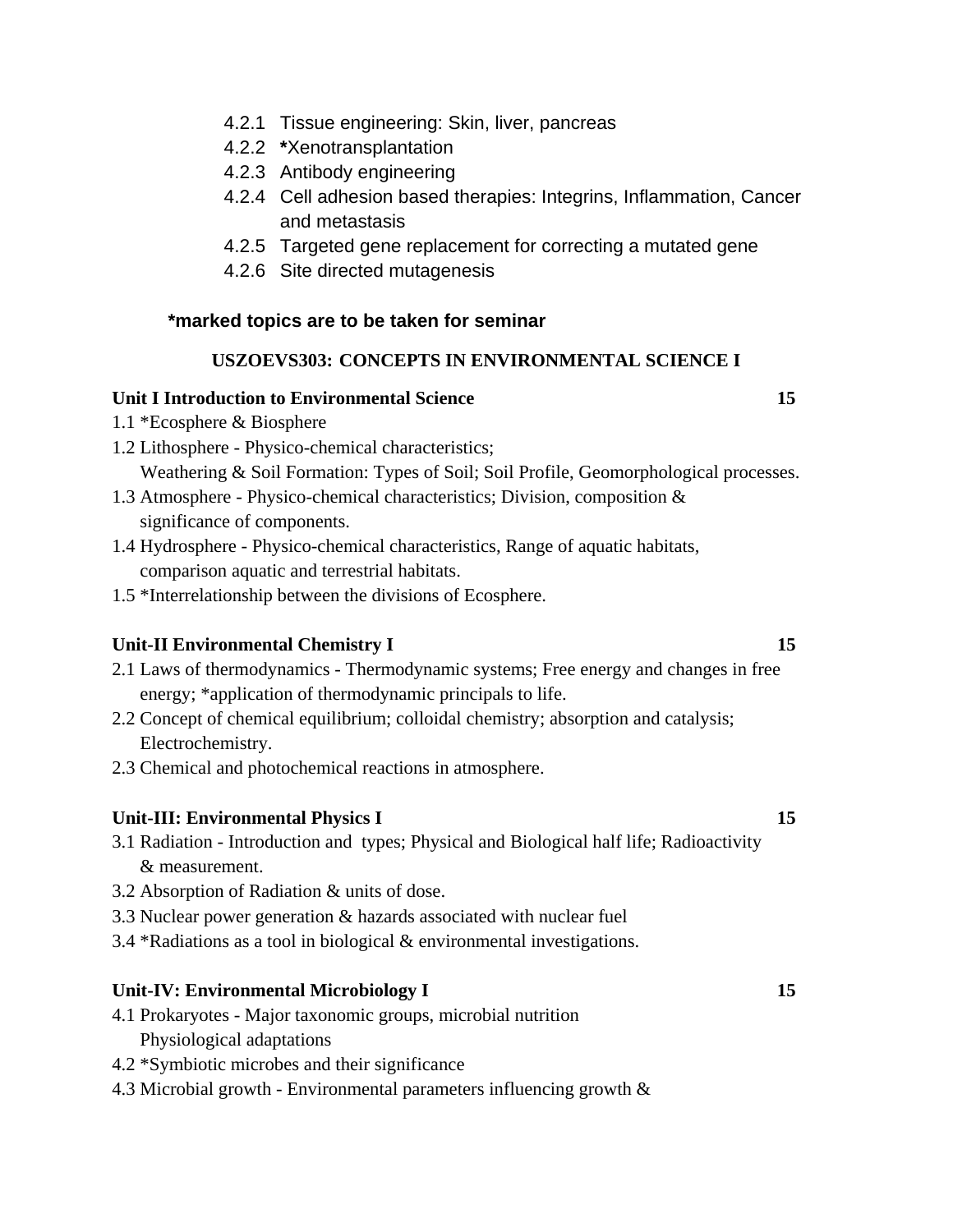measurement of growth.

4.4 Study of growth characteristics

#### **\*marked topics are to be taken for seminar**

#### **PSZOEVS304 POLLUTION, CONSERVATION & RESOURCE MANAGEMENT I**

#### **Unit I Natural Resources 15**

- 1.1 Classification of natural resources
- 1.2 Exploration & economic growth
- 1.3 Resource demand
- 1.4 Sustainable development
- 1.5 \*Conservation and management of natural resources.

#### **Unit II Water Resource I 15**

- 2.1 Human use and control of water:
	- Storing water by dams, cloud seeding, water from icebergs, \*desalination.
- 2.2 Water pollution Types of water pollution**:**
- 2.3 Organic pollution Oxygen consumption & Organic nutrients.
- 2.4 Inorganic pollution Mineral Nutrients, acid mine drainage, toxic industrial waste minerals & \*heavy metals

#### **Unit III Air pollution** 15

- 3.1 Air pollution Metrology & climatology of air pollution
- 3.2 Sources of air pollution Mobile and non-mobile combustion sources, aerosols, refrigerants.
- 3.3 Indoor air pollution Ventilation, heating, air-conditioning.
- 3.4 Forest fires & volcanic eruption
- 3.5 \*Acid rain, green house gasses, photochemical smog (PAN), nuclear winter, ozone depletion.
- 3.6 \*Sampling & analysis of air & Monitoring of air pollution.
- 3.7 Case studies Meuse valley-Belgium, London smog, Bhopal gas tragedy.

#### **Unit IV Environmental Economics** 15

- 4.1 Impact Assessments of environmental problems.
- 4.2 Economics of environmental pollution & its control in India. Role of Indian Standard Institution (ISI)
- 4.3 Environmental consideration in public project planning.
- 4.4 \*Tools for environmental policy; Basic pollution control, Industrial pollution control & Effluent Standards.
- 4.5 Industrial health: Administration of environmental health programs;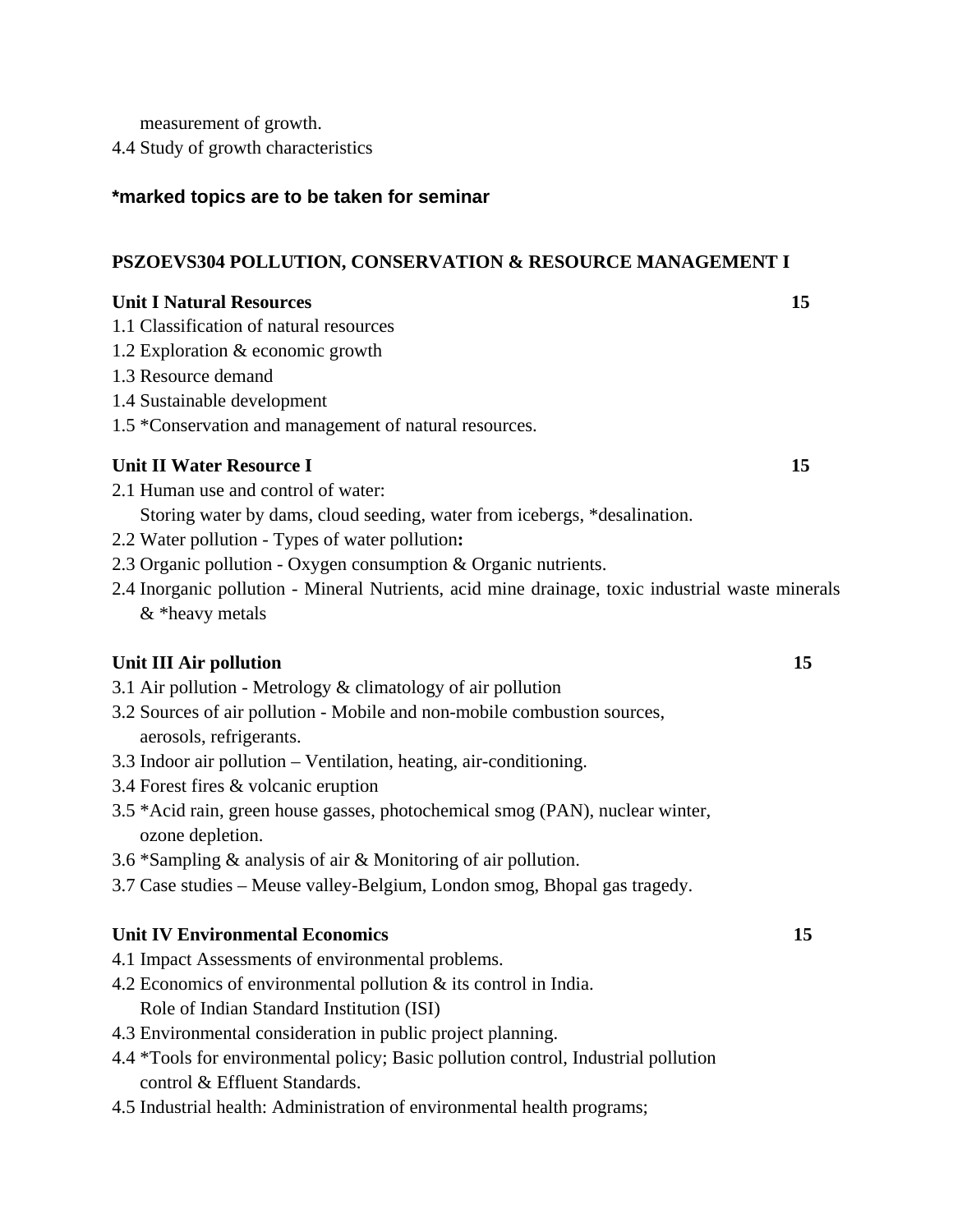**\***Environmental & integrated health care in India.

#### **\*marked topics are to be taken for seminar**

## **PRACTICAL**

## **Semester III Practicals Course Code PSZOBT3P1 & PSZOBT3P2 (Based on PSZOBT301 and PSZOBT302)**

- 1) Demonstration of aseptic technique: Work place for aseptic handling, packing glassware (flasks, test tubes, pipettes, petridish) for sterilization, aseptic transfer of liquids (pipetting from flask to test tube)
- 2) Preparation of LB agar plate, slant, butt & demonstration of streaking technique using bacterial culture to obtain isolated colonies.
- 3) Determination of viable cell count in the given culture of bacteria by dilution & spreading technique.
- 4) Using mini-prep method isolate plasmid DNA from the given strain of bacteria & show the purity of the isolate by performing agarose gel electrophoresis.
- 5) To estimate the number of bacteria in the given culture by nephelometry.

## **Course Code PSZOEVS3P1**

## **Based on PSZOEVS303**

- 1) Study of Physical properties of water: Colour, Odour, Temperature, Conductivity, Total Suspended Solids, Total dissolved Solids & Total Solids.
- 2) Study of Chemical properties of water: pH, Dissolved oxygen, Free carbon dioxide, Salinity & Hardness.
- 3) Microbiology: Study of Gram's staining, Growth characteristics, SPC, MPN total plate count in soil microbes & Nitrogen fixing microbes in soil.

## **Course Code PSZOEVS 3P2 Based on PSZOEVS304**

1) Estimation of BOD, COD, Ammonical Nitrogen, Organic Nitrogen, Total Kjeldhal Nitrogen.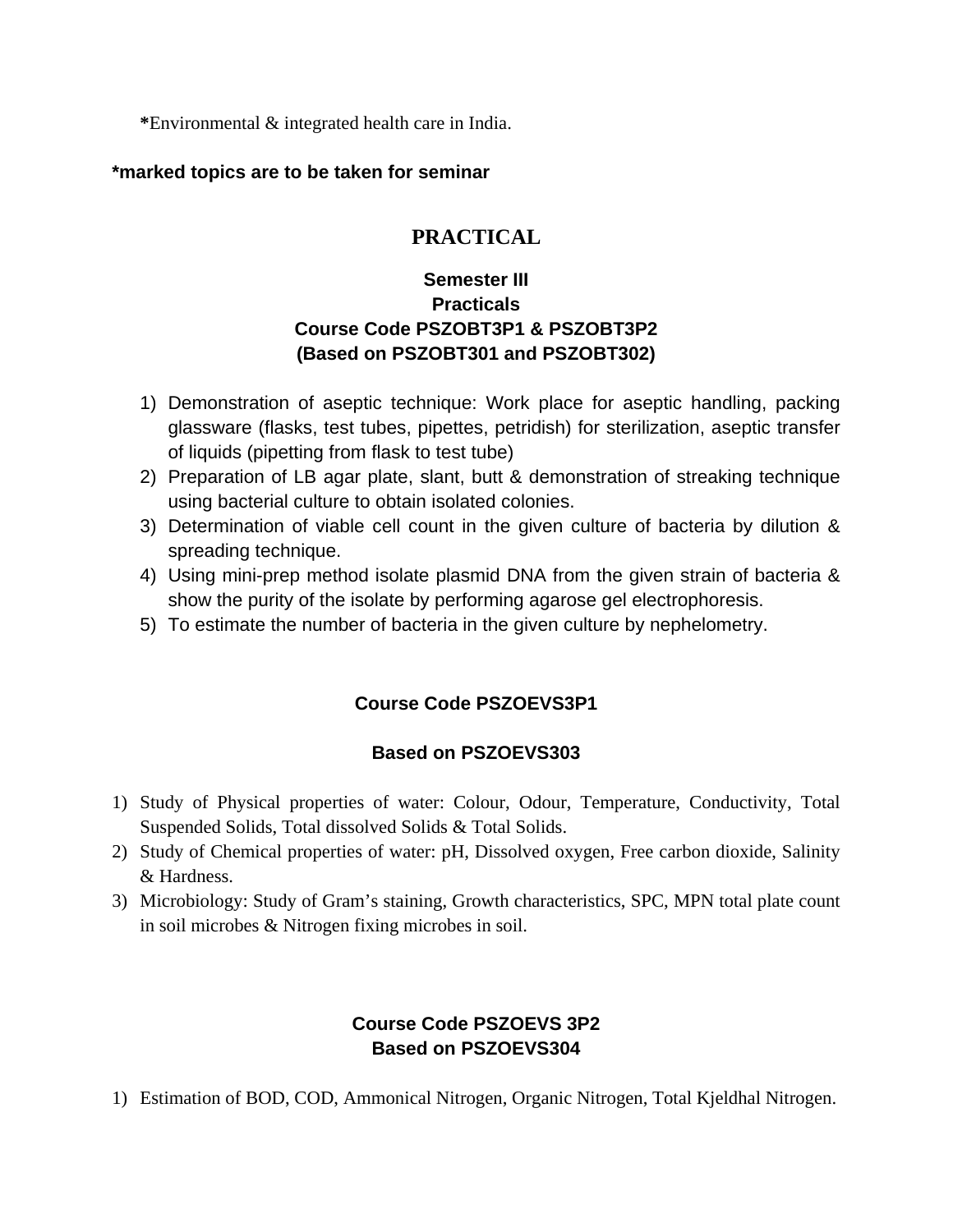- 2) Estimation of metals-Chromium, Copper, Zinc & Iron.
- 3) Estimation of non-metals-Acidity, Alkalinity, Sulphites, Sulphides, Fluorides, Chlorine demand, Residual Chlorine, Oil & Grease.
- 4) Biological assessment of water pollution using diversity indices: Kothe's species deficit index, Odum's species per thousand individuals Shanon's diversity index, Good Nights's & Whitem's index for benthic fauna, Nygaard's algae index.
- 5) Measurement of dust fall & allergens in air.

## **SEMESTER IV**.

#### **PSZOBT401: Basics of Industrial & Environmental Biotechnology II**

#### **Unit I: Microbial synthesis of commercial products 15**

- 1.1. Microbial synthesis of commercial products
	- 1.1.1 Organic acids & their commercial applications Citric acid, gluconic acid, lactic acid.
	- 1.1.2 Antibiotics Cloning antibiotic biosynthetic gene by complementation & other methods.Synthesis of novel antibiotics & improving antibiotic production.

**\***Aminoglycosides & their uses

1.1.3 Polysaccharides:

 Bacterial polysaccharides: General properties & their commercial applications-Dextran, Xanthan, Alginate.

 Genetic engineering for the large scale production of Xanthan gum & its modification.

**\***Marine polysaccharides: General properties & their commercial application- Agar &agarose, Chitosan

1.1.4 Polyesters: Polyhydroxyalkanoates (PHA)-Biosynthesis of PHA, Biopolcommercial biodegradable plastic

#### **Unit II: Large scale culture & production for industrial biotechnology 15**

- 2.1. Biotransformations
	- 2.1.1 Selection of biocatalyst-screening & use of novel existing biocatalyst
	- 2.1.2 Genetic modification of existing biocatalyst (Indigo biosynthesis)
	- 2.1.3 Biocatalyst immobilization-

 Methods of immobilization- Cross linking, supported immobilization, adsorption & ionic binding, covalent coupling, lattice entrapment

- 2.1.4 Immobilized soluble enzymes & suspended cells
- 2.1.5 Immobilization of multi-enzyme systems & cells
- 2.1.6 **\***Immobilized enzyme reactors- Batch reactors, continuous reactors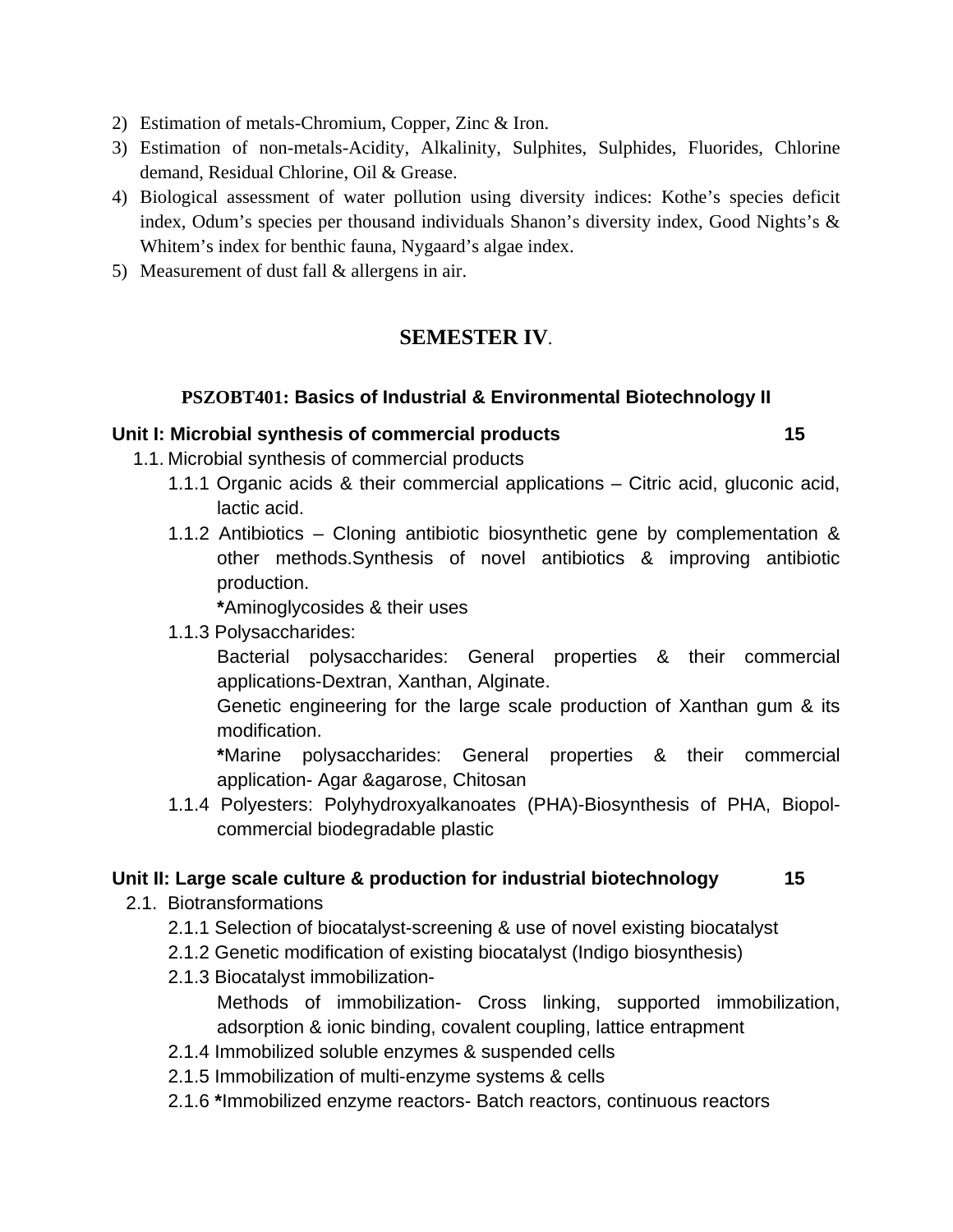2.1.7 Analytical enzymes-

 Enzymes in diagnostic assays: Test strip systems & Biosensors-Electrochemical & optical type

## **Unit III: Agricultural Biotechnology 15 and 15 and 16 and 16 and 16 and 16 and 16 and 16 and 16 and 16 and 16 and 16 and 16 and 16 and 16 and 16 and 16 and 16 and 16 and 16 and 16 and 16 and 16 and 16 and 16 and 16 and 16**

- 3.1. Agricultural Biotechnology:
	- 3.1.1 **\***Nitrogen fixation
	- 3.1.2Nitogenase-Component of nitrogenase; Genetic engineering of nitrogenase cluster
	- 3.1.3 Hydrogenase-Hydrogen metabolism
	- 3.1.4 Genetic engineering of hydrogenase gene
	- 3.1.5 Nodulation-Competition among nodulation organisms, genetic engineering of nodulation gene
	- 3.1.6 Microbial insecticides-Toxins of *Bacillus thuringiensis*, mode of action & use of thuringiensis toxins, thuringiensis toxin gene isolation, genetic engineering of *Bacillus thuringiensis*strains& cloning of thuringiotoxin gene.
	- 3.1.7**\***Developing insect resistant, virus resistant & herbicide resistant plant
	- 3.1.8 Algal products: Fuels from algae, marine natural products & their medical potential-anticancer, antiviral compounds, antibacterial agents.

## **Unit IV: Environmental Biotechnology II** 15

- 4.1. Bioabsorption of metals (Recovery from effluents)
	- 4.1.1 **\***Bioabsorption by fungi, algae, moss & bacteria
	- 4.1.2 Mechanism of bacterial metal resistance & genetic engineering for specific proteins
	- 4.1.3 Bioreactors for bioabsorption-packed bed, fluidized bed, rotating disc, single blanket, sequential reactors
	- 4.1.4 Phytoremediation &its use in biotechnology
- 4.2. Bioleaching of metals
	- 4.2.1 Biochemical mechanism of bioleaching
	- 4.2.2 Extraction from mixtures
	- 4.2.3 Types of bioleaching
	- 4.2.4 Methods for bioleaching-Tank & heap bioleaching
	- 4.2.5**\***Microorganisms used for bioleaching

## **\*marked topics are to be taken for seminar**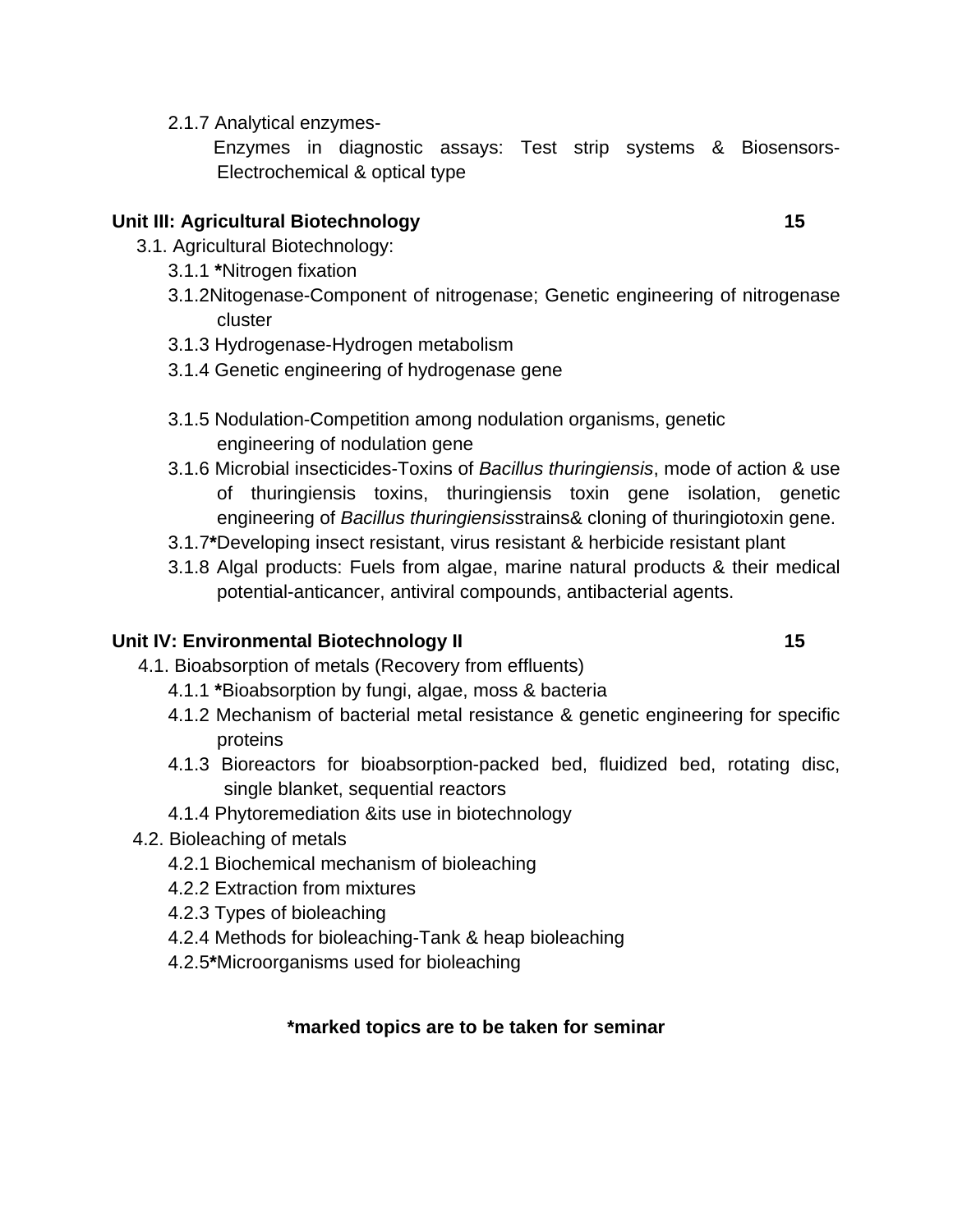#### Unit I: Genome management 15

## **1.1 The Basic tools of genetic engineering**

- 1.1.1 Gene transfer techniques: Protoplast fusion, calcium phosphate, precipitation, electroporation, liposome, ligand mediated, gene gun or biolistic approach,viral mediated
- 1.1.2 Selection and screening of recombinants
- 1.1.3 **\***Nucleic acid probes and hybridization, Southern blotting and Northernblotting
- 1.1.4 Immunological assays for identification of gene product, Westernblot

## **1.2 Cloning Vectors**

- 1.2.1 **\***Retrovirus and SV40 vectors
- 1.2.2 Special purpose vectors- Expression vectors, Secretion vectors, Shuttle or bi-functional vectors, single stranded phage and phagemids

## **Unit II: Manipulation of gene expression in eukaryotes 15**

- 2.1 Eukaryotic gene expression
- 2.2 **\***Introduction of DNA into fungi-yeast and filamentous fungi (fungal transformation)
- 2.3 Heterologous proteins production in yeasts
- 2.4 Heterologous proteins production in filamentous fungi
- 2.5 Cultured insect cells expression systems-Baculovirus transfer vector
- 2.6 **\***Mammalian cell expression systems- Human Papova BK virus shuttle vector

## Unit III: The human genome project **15**

- 3.1 **\***The human genome, scope and goals of the project
- 3.2 Genetic linkage maps, chromosome walking, restriction mapping
- 3.3 Polymorphic DNA markers
- 3.4 Restriction fragment length polymorphism (RFLP) and its uses
- 3.5 Physical maps, Sequence tagged sites
- 3.6 Integrating genetic linkage and physical maps
- 3.7 **\***Mapping human diseases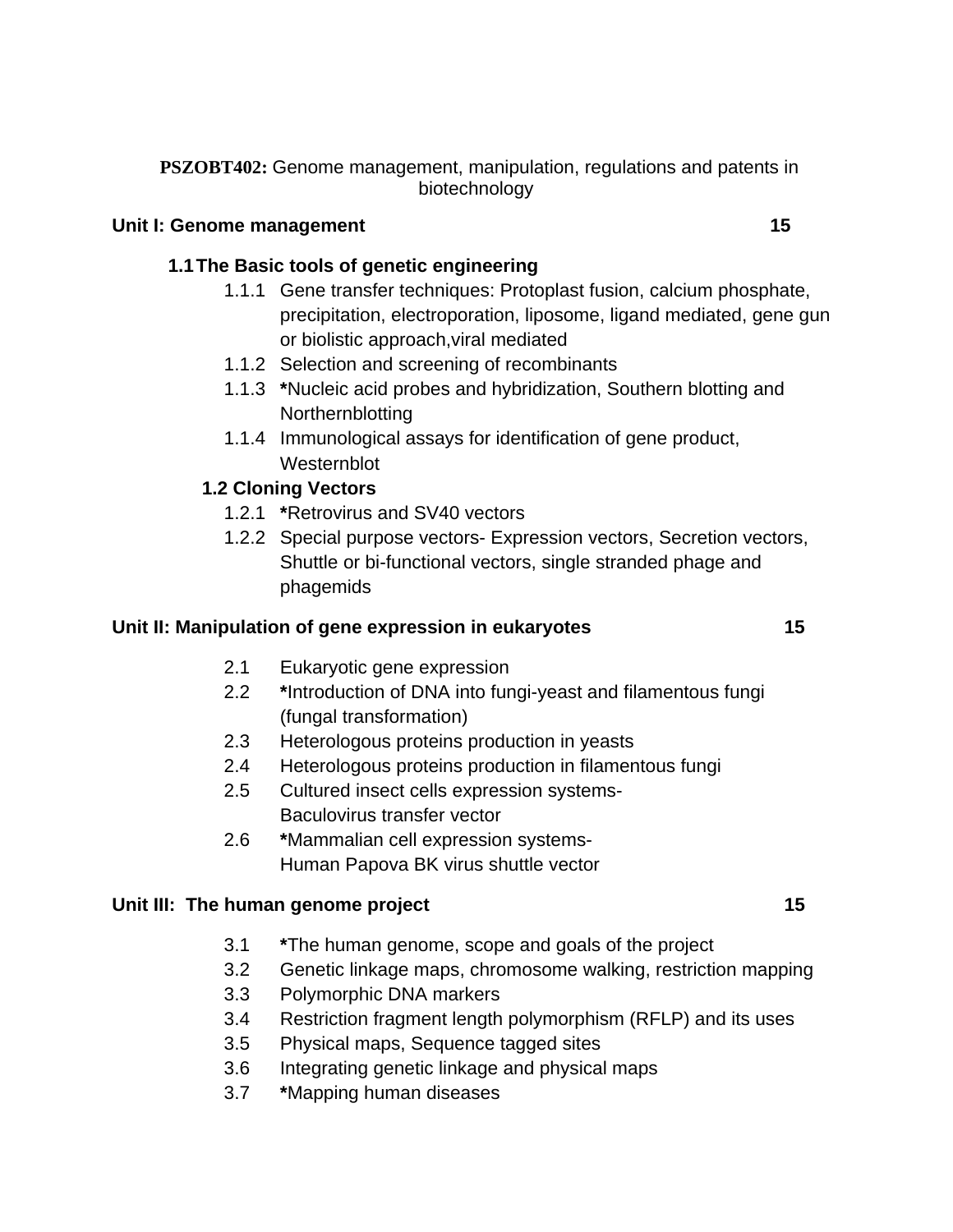- 3.8 Positional cloning: Getting closer to a disease causing gene
- 3.9 Testing for exons
- 3.10 Limitations of positional cloning

#### **Unit IV: Regulations and patents in biotechnology 15**

- 4.1 Regulating recombinant DNA technology
- 4.2 **\***Regulatory requirements safety of genetically engineered foodsChymosin, tryptophan, bovine somatotropin
- 4.3 Regulation environmental release of genetically engineered organism(GEO). Ice minus Pseudomonas syringae
- 4.4 Regulatory agencies and laws for product regulation
- 4.5 Risk assessment: How much risk?
- 4.6 **\***Open field tests of GEO
- 4.7 Development of policy for Human gene therapy
- 4.8 Patenting biotechnology inventions
	- a) What constitutes the patent?
	- b) The patent process
	- c) The conditions to be satisfied for an invention to be patentable :Novelty, Inventiveness, Usefulness
	- d) Patenting in different countries, types of inventions that are not patentable in India
	- e) What is Paris convention? Principal features of Paris convention
	- f) Patenting multicellular organisms
	- g) Patenting and fundamental research

#### **\*marked topics are to be taken for seminar**

#### **PSZOEVS403 CONCEPTS IN ENVIRONMENTAL SCIENCE II**

#### **Unit I Ecosystem & Biodiversity** 15

- 1.1 Concept of Ecosystem: Interaction between matter and energy; Hydrological cycle; Gaseous & Sedimentary nutrient cycles.
- 1.2 Energy flow through ecosystem; food chain; food web & Energy pyramids.
- 1.3 Biotic community; concept of ecological niche.
- 1.4 Population dynamics: Synecology & Autecology: Physical, physiological & behavioral adaptation of organisms.
- 1.5 \*Present Status of biodiversity in India & \*Bio-indicators of pollution.

#### **Unit II Environmental Chemistry II** 15

2.1 Elements in Earth's crust:

Major elements - Silicon, Iron, Aluminum, Calcium, Magnesium, Sodium & Potassium.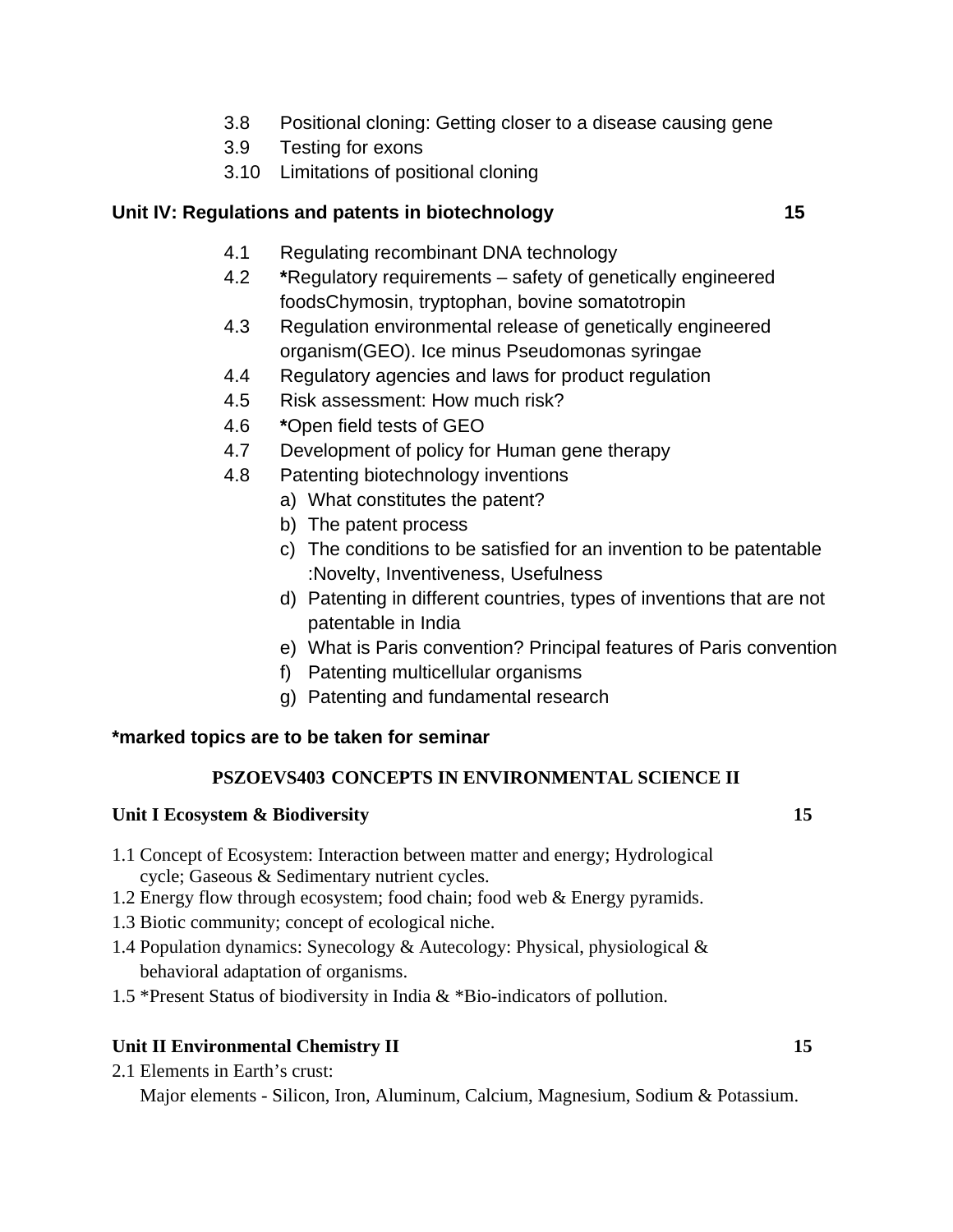Minor elements - Lead, Mercury, Zinc & Cadmium

(Chemical & Biochemical role to be emphasized).

2.2 Instrumental techniques in environmental and chemical analysis:- Photometry, Gravimetry, NMR, ESR, \*AAS, \*HPLC (Principles of working & applications)

## **Unit III Environmental Physics II 15**

- 3.1 Heat & heat flow in biological systems Heat capacity, heat exchange, waste heat  $&$  its environmental implications.
- 3.2 Sound Its nature, Energy & intensity of sound waves, ear & hearing.
- 3.3 \*Noise its measurement & effects.
- 3.4 Energy Types and resources. Energy utilization & its environmental impact.
- 3.5 \*Conventional & non-conventional energy resources.

## Unit IV Environmental Microbiology II **15**

- 4.1 Microbes in air Types and pathogens, droplet borne and air bore infection, carcinogenic effects.
- 4.2 \*Microbial indicators of air pollution.
- 4.3 Microbes in water Their types, Role in euthrophication and biodegradation, Microbes in sewage, Sludge - Types and role.
- 4.4 \*Microbial indicators of water pollution.
- 4.5 Potential role of microbes in pollution control.

## **\*marked topics are to be taken for seminar**

## **PSZOEVS404 POLLUTION, CONSERVATION & RESOURCE MANAGEMENT II**

## **Unit I Natural Resources II** 15

- 1.1 Land Resources: Soil and agricultural \*Green Revolution, Soil erosion, impact of chemical fertilizers, weedicides and pesticides, soil conservation, manures, biofertilizers, \*biological pest control.
- 1.2 Non agricultural uses of land Wet lands aquaculture & mineral development (Mining) & its environmental impact.
- 1.3 Case Studies Chernobyl

## **Unit II Water Resource II** 15

2.1 Water pollution & treatment:

Pollution of Ground water, streams, estuaries, lakes and oceans.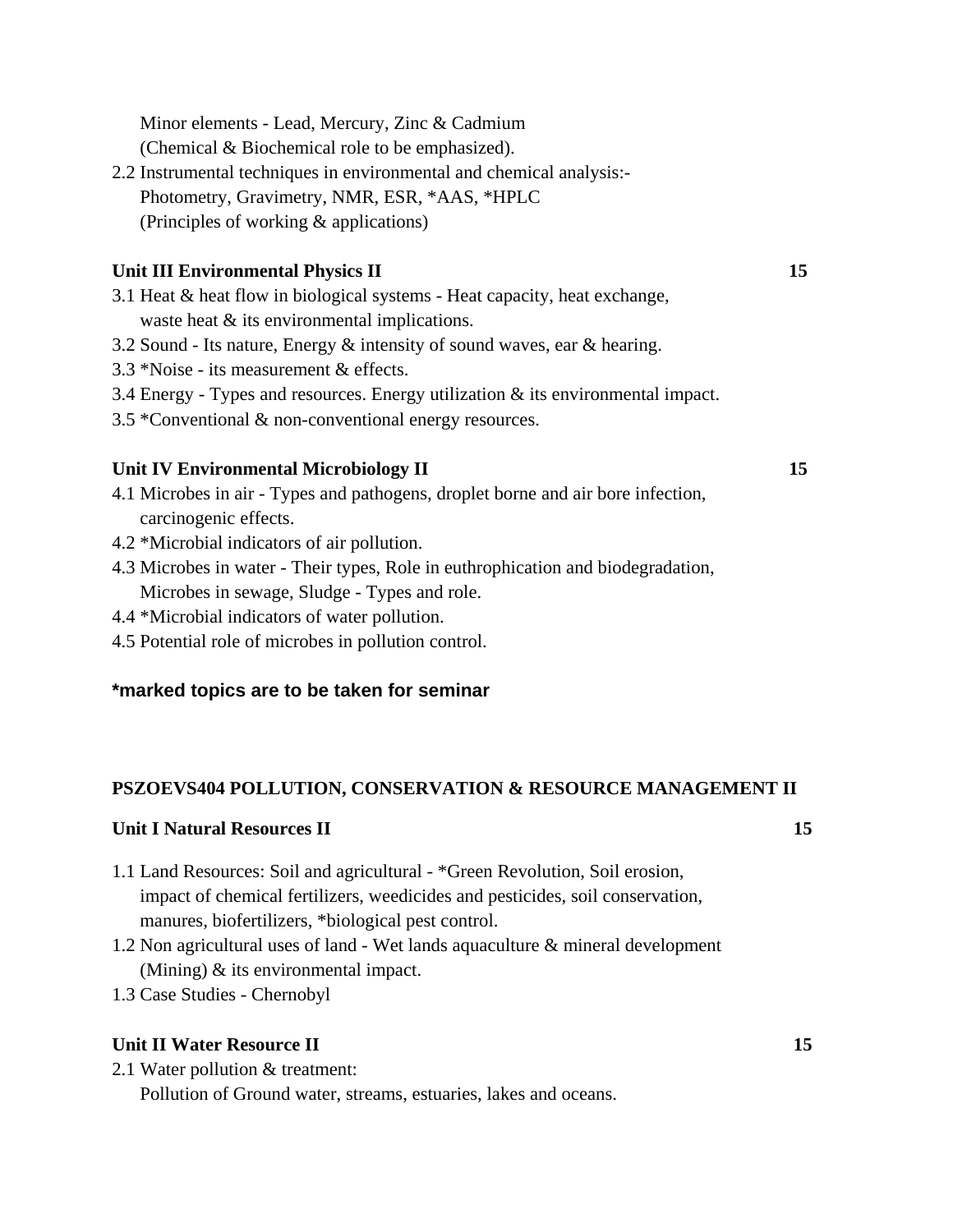- 2.2 \*Euthrophication
- 2.3 Case studies Torry Canyon, Minamata
- 2.4 Preventive measures and treatment Effluent requirement: Primary, Secondary and Tertiary water quality management in India.

#### **Unit III Solid Wastes Pollution 15**

- 3.1 Solid Wastes
- 3.2 Sources & quantities
- 3.3 Modern trends in waste management
- 3.4 \*Energy from refuse

#### **Unit IV Environmental Education & Legislation 15**

- 4.1 Environmental Education: Need for environment awareness
- 4.2 Social environmental programs & \*Role of NGOs in environmental education & protection.
- 4.3 Environmental Legislation: Concept of environmental law. Right to good environment as a fundamental right. Environmental protection under common law.
- 4.4 \*Implementation of environmental laws in India.

#### **\*marked topics are to be taken for seminar**

## **SEMESTER IV PRACTICAL Course Code PSZOBT4P1 & PSZOBT4P2 Based on PSZOBT401 and PSZOBT402**

- 1) Immobilize Yeast cells in calcium alginate & prepare a bioreactor column to demonstrate Invertase activity in the bioreactor column.
- 2) Restriction-digest the given DNA sample &demonstrate the separation of fragments by performing agarose gel electrophoresis. Interpret the results by comparing with the standard digests provided.
- 3) Demonstrate the western blotting technique for the given sample of protein.
- 4) To plot a growth curve for the microorganisms provided.
- 5) Demonstrate the effect of medium on growth curves of given microorganism, using two different media (minimal & enriched).

#### **Course Code PSZOEVS 4P3**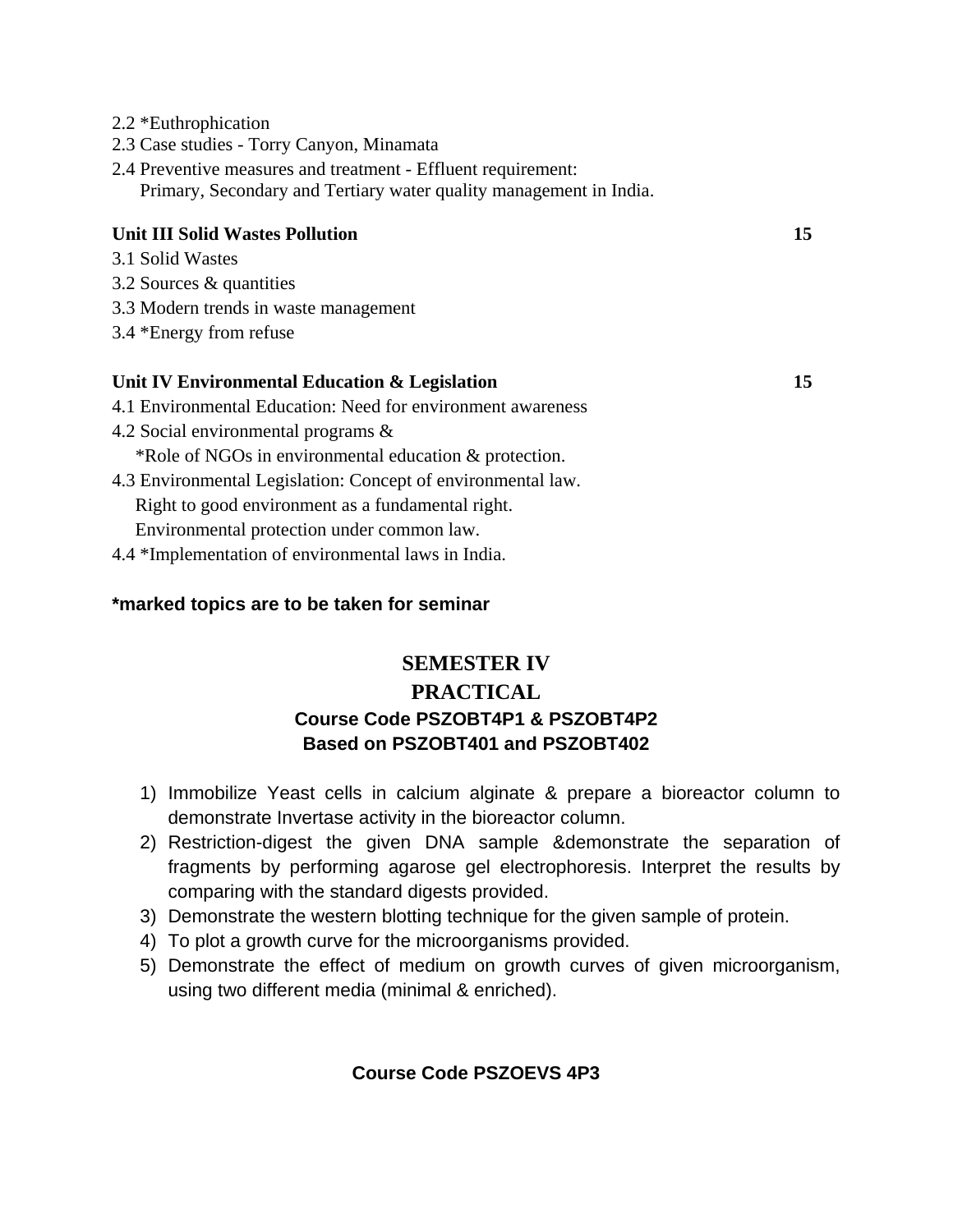- 1) Estimation of nutrients: Phosphates, Nitrates, Nitrites, Silicates & Sulphates.
- 2) Population analysis by Quadrant method for grass & Sub-sampling method, estimation of frequency, density & diversity.
- 3) Study of interactions: Obligate mutualism in lichens & termites, Facultative mutualism in commensalisms, Mimicry, Social behavior, Territoriality.
- 4) Detection of Salmonella.
- 5) Demonstration of Antibiosis.

#### **Course Code PSZOEVS 4P4**

- 1) Study of physical properties of soil: Soil temperature & Soil texture.
- 2) Study of chemical properties of soil: pH, Moisture, Organic matter, Calcium carbonate, Chlorides & Iron.
- 3) Study of Primary production by Chlorophyll method, Biomass method & Winkler's method.
- 4) Vegetation analysis: Associations, Correlation & Non-randomness.
- 5) Bioassay studies: Fish avoidance study, Algal bioassay.
- 6) Toxicity testing Acute/Chronic/Cumulative Toxicity Curve,  $LC_{50}$  or TL<sub>m</sub>.

## **REFERENCES**

## **SEMESTER III & IV**

#### **Biotechnology**

- 1. Johan E. Smith, Biotechnology, 3<sup>rd</sup> Edition, Cambridge Univ. Press
- 2. Colin Rateledge and Bjorn Kristiansen, Basic Biotechnology, 2<sup>nd</sup> Edition, Cambridge Univ. Press
- 3. Susan R. Barnum, Biotechnology An Introduction, Vikas Publishing House
- 4. Bernard R. Glick and Jack J. Pasternack, Molecular Biotechnology Principles and applications of recombinant DNA, ASM Press, Washington DC.
- 5. Alexander N. Glazer and Hiroshi Nikaido, Microbial Biotechnology Fundamentals of applied microbiology, W. H. Freeman and Co, New York
- 6. InduShekar Thakur, Environmental Biotechnology Basic concepts and applications, I. K. International Pvt. Ltd, Mumbai, New Delhi
- 7. John A. Thomas (Ed.), Biotechnology and safety assessments,  $2^{nd}$  Edition, Taylor and Francis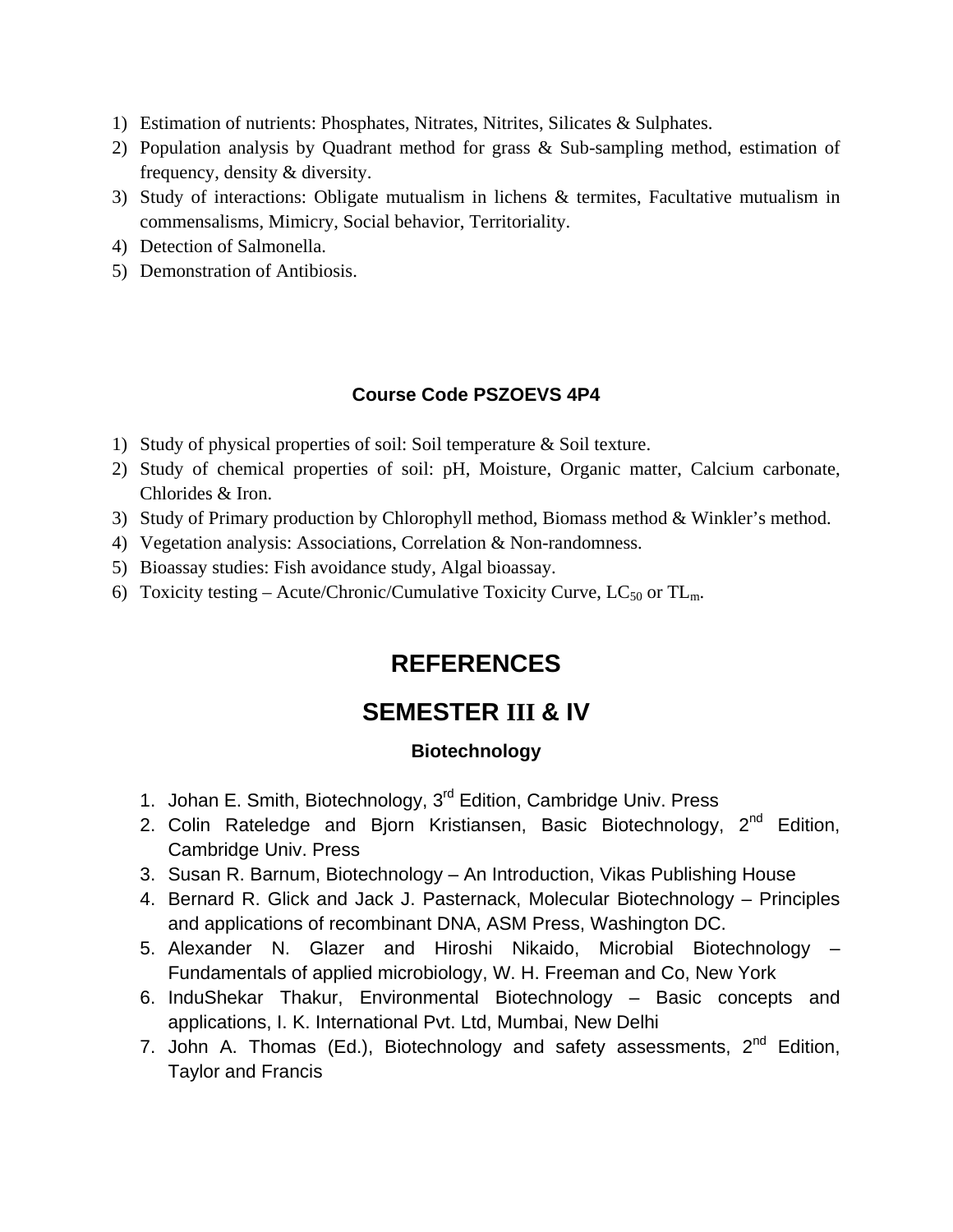- 8. S. S. Purohit, Biotechnology Fundamentals and applications,  $3<sup>rd</sup>$  Edition, Agrobios, India
- 9. Patent Facility Centre (PTC) Technology information, Forecasting and Assessment Council (TIFAC), Department of Science and Technology, New Delhi
- 10. R. S. Crespi; Patents a basic guide to patenting biotechnology, Cambridge Univ. Press
- 11. R. E. Speir, J. B. Griffiths, W. Berthold (Ed), Animal Cell Technology Products of today, prospects of tomorrow, Butterworth –Heinman Publishers
- 12. Martin Fransman, GerdJunne, AnnemiekeRoobeek (Ed), The Biotechnology revolution?, Blackwell Scientific Publishers
- 13. Terence Cartwright, Animal Cells as Bioreactors, Cambridge Univ. Press
- 14. A. Rosevear, John F. Kennedy, Joaquim M. S. Cabral, Immobilized enzymes and cells, Adam Hilger Publishers, Bristol and Philadelphia
- 15. Micheal P. Tombs and Stepan E. Harding, An Introduction to polysaccharide biotechnology
- 16. T. A. Brown, Gene Cloning An Introduction, 3<sup>rd</sup> Edition, Nelson Thornes
- 17. Bob Old and S. B. Primrose, Principles of Gene Manipulation, 5<sup>th</sup> Edition, Wiley Blackwell Publishers
- 18. U. Satyanarayan, Biotechnology, 2007 Reprint, Uppala Author Publisher Interlink

## ENVIRONMENT SCIENCE

- 1. E. P. Odum: Fundamentals of Ecology, W.B. Saunders Company.
- 2. Charles H. Southwids: Ecology & Quality of our Environment. D. Van Nostrand Co. N.Y. 1976.
- 3. Daniel Botkin & Edward Kellere: Environmental Science Earth as living Planet. J. Wiley & Sons 1995.
- 4. J. Turk, A. Turk & K. Arms: Environmental Science. Saunders College Publishing 1983.
- 5. Our Common Future: The World Commission on Environment & Development. Oxford University Press 1987.
- 6. Benton Werner: Ecology & Field Biology.
- 7. Vandana Shiva et. al. Biodiversity Social & Ecological Perspectives worlds Rainforest Movement, Malaysia 1993.
- 8. Peter O'Neil: Environmental Chemistry.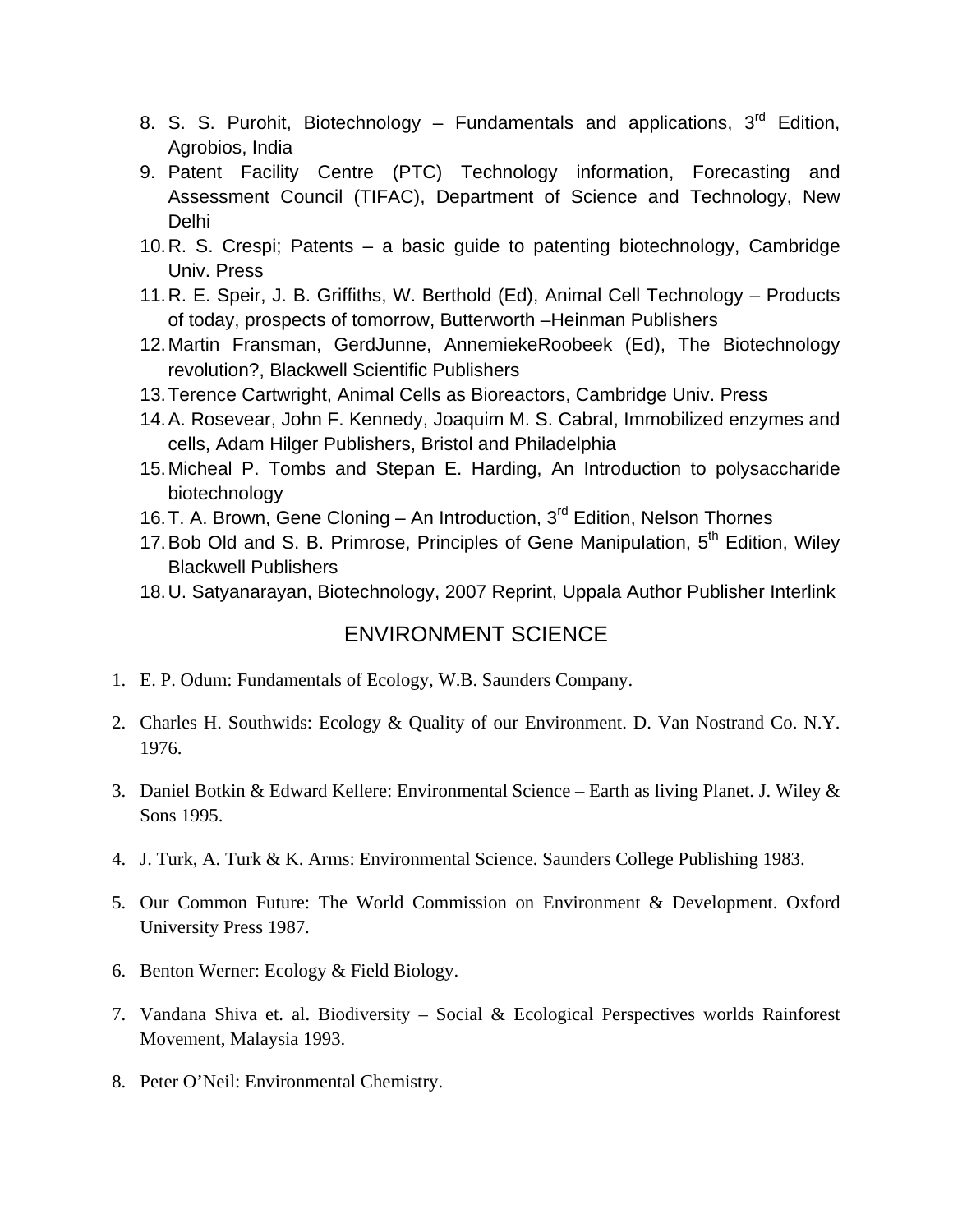- 9. T. N. Anathakrishnan: Bioresourse Ecology. Oxford & IBM Publishing Company, New Delhi 1982.
- 10. E. J. Kormandy: Concepts of Ecology. Prentice Hall of India (Pvt.) Ltd.
- 11. David D. Kemp: Global Environmental Issues A Climatological Approach. Roult Ledge & Company, London & N.Y. 1990.
- 12. R.G. Barry & R.I. Charley: Atmosphere, Weather & Climate. ELBS 1982.
- 13. J.O. Ayoade: Introduction to Climatology for the Tropics. J. Wiley & Sons 1983.
- 14. Fred Pearce: Climate & man From the Ice Age to the Global Green House. Vision Books in Association with LWT 1989.
- 15. Pramod Singh: Environmental Pollution & Management. Chugh Publ. Allahabad 1985.
- 16. Charles S. Elton: Ecology of Invasions by Animals & Plants. ELBS & Methuen& Co. London 1966.
- 17. H.V. Jadhav & S.N. Jogdand: Environmental, Chemical & Biological Analysis. Himalays Publ. House
- 18. R. Kumar: Environmental Pollution & Health Hazards in India. Abhish Publ. House, New Delhi 1987.
- 19. Williams A. Thomas: Indicator of Environmental Quality. Plenum Press, N.Y. & London 1971.
- 20. Manivasadam N.: Industrial Effluents Origin, Characteristics, Effects, Analysis & Treatment. Shakti Publ. 1987.
- 21. Soli J. Arcivala: Waste Water Treatment for Pollution Control. TMH 1986.
- 22. K. Varshney: Water Pollution & Management Reviews. South Asian Publ. (Pvt.) Ltd. 1983.
- 23. L.L. Caccioo: Water & Water Pollution Handbook. Marcel Dekker Inc. N.Y. 1971.
- 24. Herbert Barrow: Air Pollution chemistry An Experimental Source Book. Hayden Book Co. Inc. 1976.
- 25. R.B. Clark: Marine Pollution. Oxford Science Publ. II ed. 1989.
- 26. S.P. Mahajan: Pollution Control in Process Industries. TMH 1988.